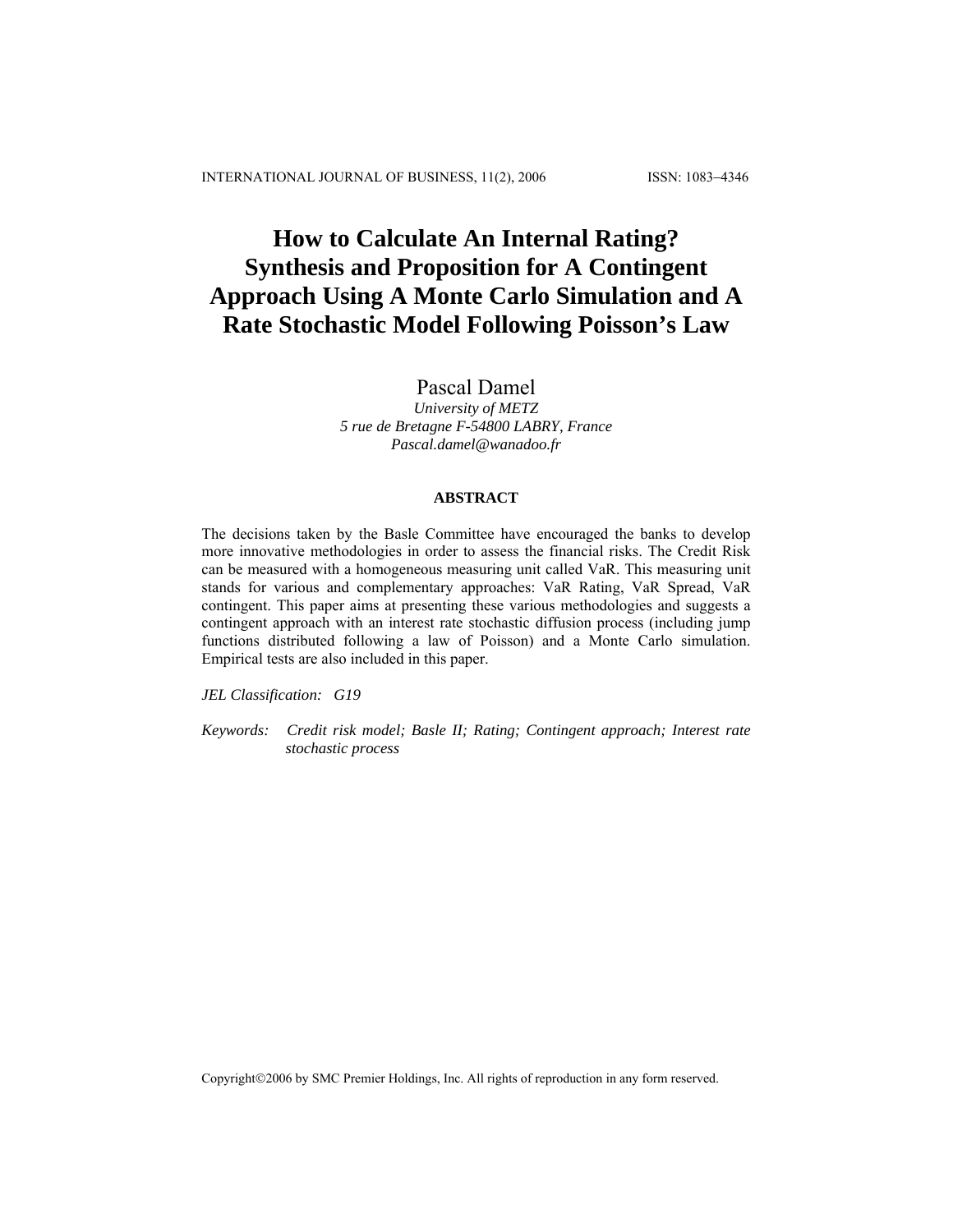#### **I. INTRODUCTION**

We shall demonstrate in the first part that credit risk is still a current issue with the Basle II agreements and the slackening of the economic activity. Today, the credit risk is fully integrated in the precautionary surveillance either using regulatory methods (Cooke– Mac Donough weighting) or internal methods.

Presently the banks are turning toward internal methodologies when these latter require less risk covering equity funds than the regulatory methods. Internal approaches either rely on the ratings and default probabilities associated, or on the connexion between the credit spreads noticed on the markets and the ratings or else, on contingent approaches using option models. Whatever the approach used, the risk management banking managers turn the risk into a homogeneous measuring unit called value at Risk (VaR). In the second part, we shall present the VaR rating and the VaR spread.

VaR credit approaches are grounded on ratings. These ratings are issued by credit rating agencies. This rating only concerns a minority of companies. The purpose of the third part is to present a synthesis of the latest synthetic appraisal methodologies of credit risk.

We shall conclude the article by suggesting a particular modelling of credit risk using market variables for listed companies. Ideally, the risk can be analysed by calculating the company's call with the company's assets as underlying asset and the strike price with the debt value. We shall try, during this presentation, to answer the following question: Do market parameters or contingent approaches enable the credit risk to be assessed, and if so, to what extent? The article suggests a particular modelling of the option with an interest rate stochastic diffusion process following a Poisson's law. A Monte Carlo simulation will also be proposed to optimise the examination of the underlying asset's volatility, namely the economic assets. An illustration over ten companies will be presented after the model.

#### **II. THE STANDARD APPROACH OF BASLE II**

Adaptability and innovation are two of the many features of Finance. On the contrary, banking regulations quickly prove to be obsolete. The new Basle agreement is part of a will to define a better apportionment of equity funds that better corresponds to banking practices. Indeed, since 1988, (last Basle agreements), these banking practices have been greatly modified in particular in the credit risk domain. Let us mention, titrisation, with the development of  $A.B.S.<sup>1</sup> - C.L.O<sup>2</sup>$ , titrised retail supports to spare owner's equity or the common use of credit derivatives such as the default swap credit or even better, the total return swap which allows to handle concomitantly market risks and credit risks. A rethink of the 1988 Basle agreements and of Cooke ratio turn out to be necessary to take into account these new practices, new risks such as the operational risk and, to reduce inconsistent balance sheet's arbitrages in terms of risk, whenever the banks make use of the regulatory capital method. Concerning this latter, the stocks issued by the OECD country members are considered as risk-free whatever the rating. Moreover, *corporate* issues have an identical weighting in regulatory capital whatever the default risk.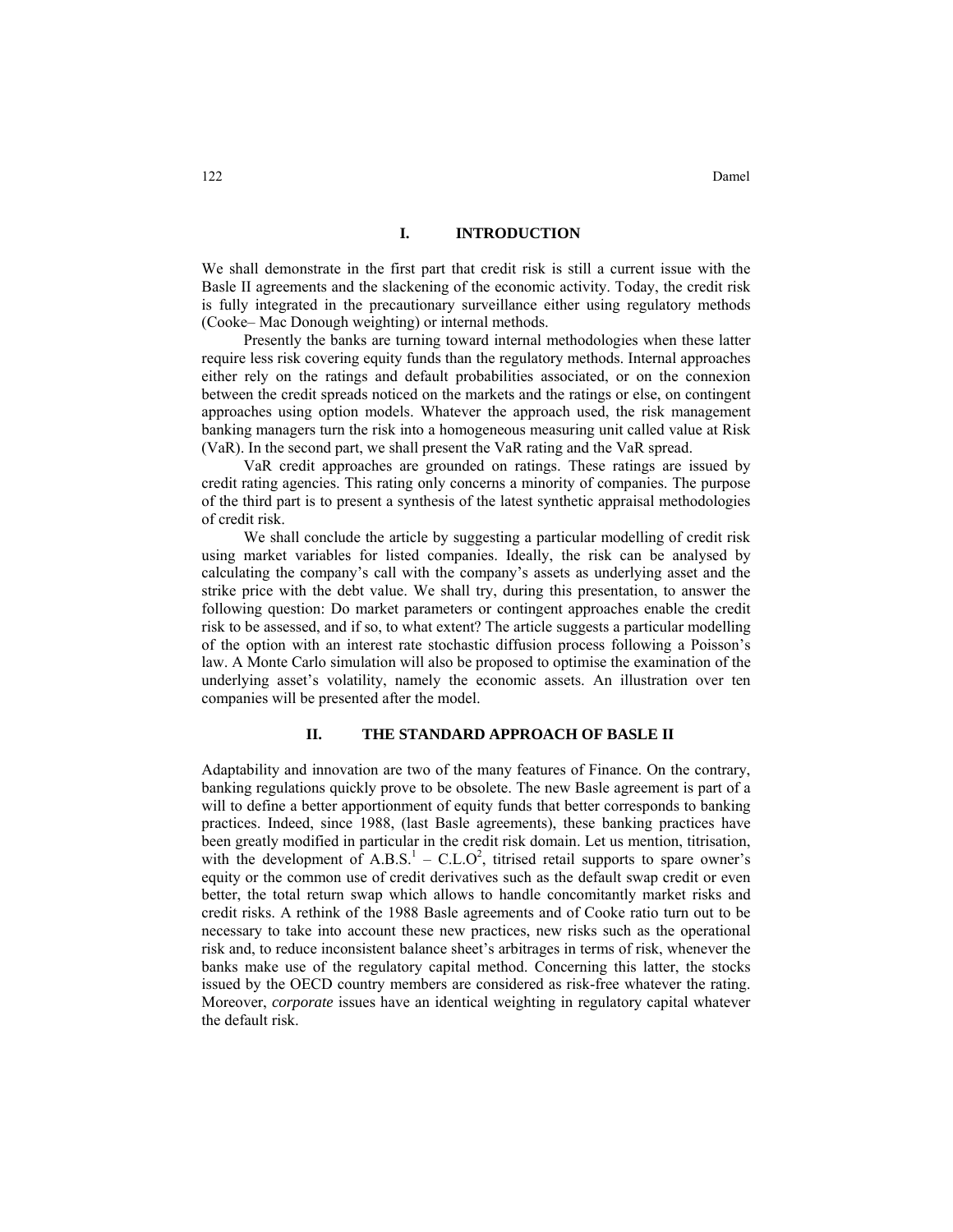The Basle committee aims at making up for Cooke ratio's limitations and builds the **new standard approach** on three points.

The first one is to take the operational risk into account. There is a regulatory approach to that risk which rests on a weighting proportional to the bank's GNP. The bank may follow its own model. The Bayesienne approach of incidents and seriousness allow the modelling of this risk.

The second is the market risk management, which remains unmodified further to the 1996 amendments.

The last point we are more directly concerned with in relation with this article is to make the credit risk measures more accurate. The basic or standard approach is improved by creating a regulatory capital not only with regard to the issuer's category (enterprise – State...) but also with regard to the ratings provided by rating agencies such as S&P, Moody's or even FITCH. This basic approach clearly aims at eliminating regulatory arbitrages conflicting with the control of credit risk. The agreement also encourages the banks to develop their own models or internal models with a possible reduction of owner's equity requirement as a reward.

There are mainly two methodological trends for these **internal models**. The first models use the descriptive and historical statistical analysis among the ratings and default probabilities noticed. This is a universal approach and may also be built using rating transition matrix. Another approach directly models the credit spreads, comparing the spreads noticed on the market with the ratings. This latter, of course, only works with listed companies

#### **III. CREDIT RISK APPROACHES BUILT ON INTERNAL MODELS**

#### **A. VaR Credit Approaches Using Default Probabilities**

Credit rating agencies publish transition matrix from one rating to the other relying on historical observations (Moody's as well as Standard and Poors' data). Therefore, we have probabilities of relative credit risk when dealing with rating deterioration and probabilities of absolute credit risk when a default occurs for a considered rating.

## **a.** Resorting to statistics<sup>3</sup>

- EL (*Expected loss*) is the default mathematical life span but the credit risk depends on the volatility of that risk measured thanks to the UL (*unexpected loss*) or the standard deviation of credit losses. EL and UL are actually determined by the default probability distribution.
- EAD (*Exposure at default*) deals with outstanding credits and confirmed lines not used when calculating off balance sheet or the par value for bond portfolios.
- DP (*Default probability*) is the probability that the counterpart be lacking over a determined time span. For products with a maturity lasting more than a year, the probability over the period may be annualised. To the contrary, a maturity shorter than a year requires an extrapolation to obtain the yearly probability (linear interpolation , polynomial or else)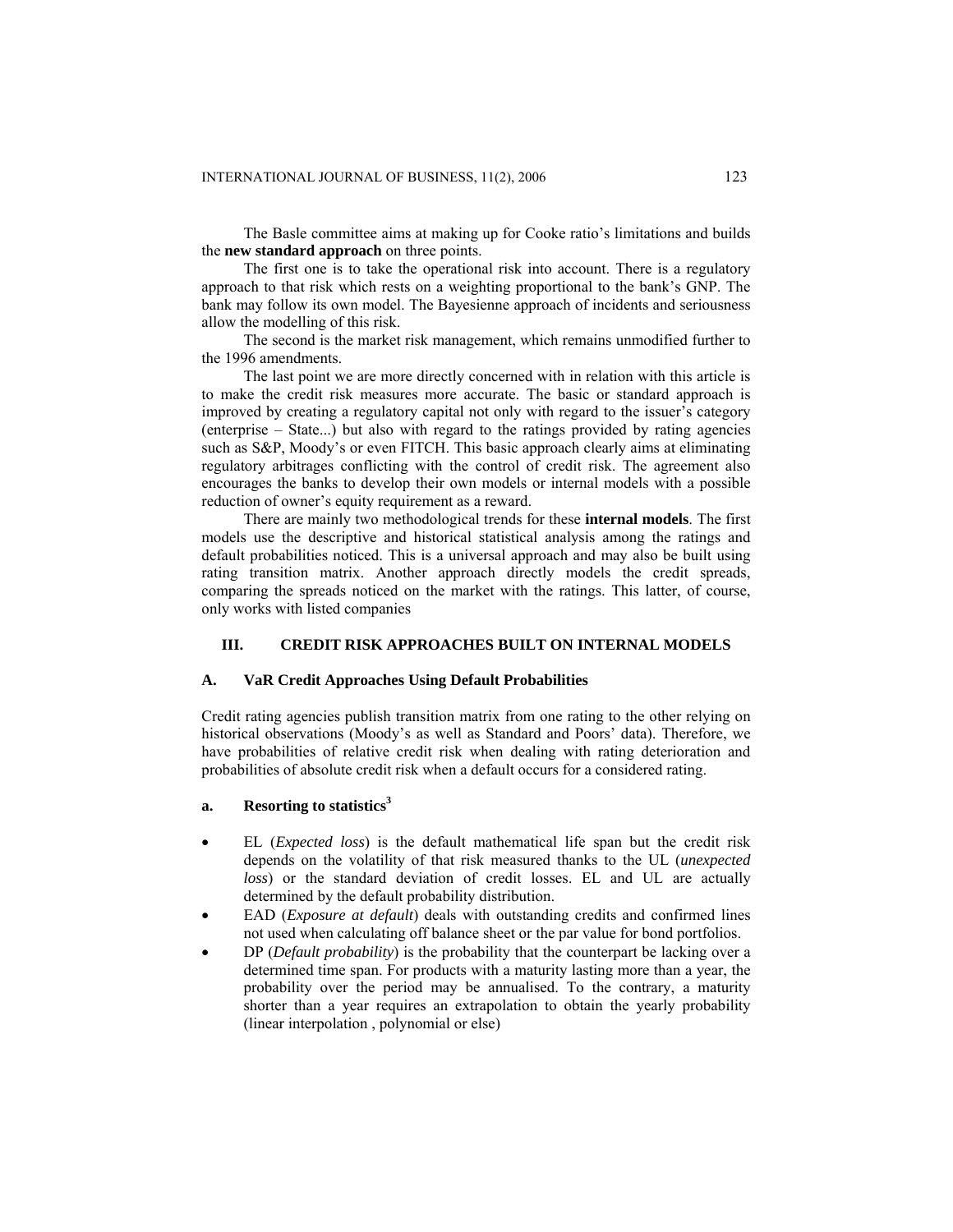• LGD (*Loss Given Defaults*) is the loss linked to the default once guaranties and subsequent collections have been taken into account.

The risk modelling can start from a binomial random variable. By taking the capital multiplier into account we obtain an endowment in owner's equity.

#### **b. Advantages and drawbacks of the method**

1. Advantages

This empirical methodology has the advantage of being universal provided you have ratings or credit notes at disposal.

2. Drawbacks

The notion of capital multiplier and the correlations of defaults generate weak points. These two notions are valued by the bank and maintain a subjective character, which does not guarantee the impartiality of the credit VaR.

#### **B. The Credit VaR Approach Using Bond Spreads**

## **a. Presentation of the methodology**

The credit risk is altogether the risk of non-payment of the principal, coupons, interests or, further to a degradation of the issuer's financial quality. This credit risk is to be noticed and/or anticipated in the spread. That spread is to be accurately defined and is not a trivial approach by merely calculating the difference between two rate curves, the risk-free curve and the issuer's curve.

The first stage consists naturally in choosing a curve of reference rates without zero coupon risk. The reference curve is generally that of the French, American government bonds. Other approaches will prefer a SWAP curve. Although as liquid, this latter already integrates a mean spread credit linked to the participants to that market. Trading room managers estimate that spread between 20 and 50 bps. On the other hand, the use of STRIP curves is to be proscribed on account of liquidity problems. These curves without risk or with the smallest risk on the market must follow the zero coupon methodology in order to obtain a zero coupon curve for each currency.

- The method used is the gradual spreading naturally adapted to the payment conditions of the coupons (biannual in the USA and annual in France). The academic literature suggests some methods to obtain a more sophisticated zero coupon curve such as that of MacCulloch<sup>4</sup>.
- McCulloch's methodology: this method consists in estimating the zero coupon curve using a polynomial function. Time is a polynomial function associated to each cash flow. It is actually a mere multiple linear regression estimated by the least ordinary square number. This function gives the bond its market price.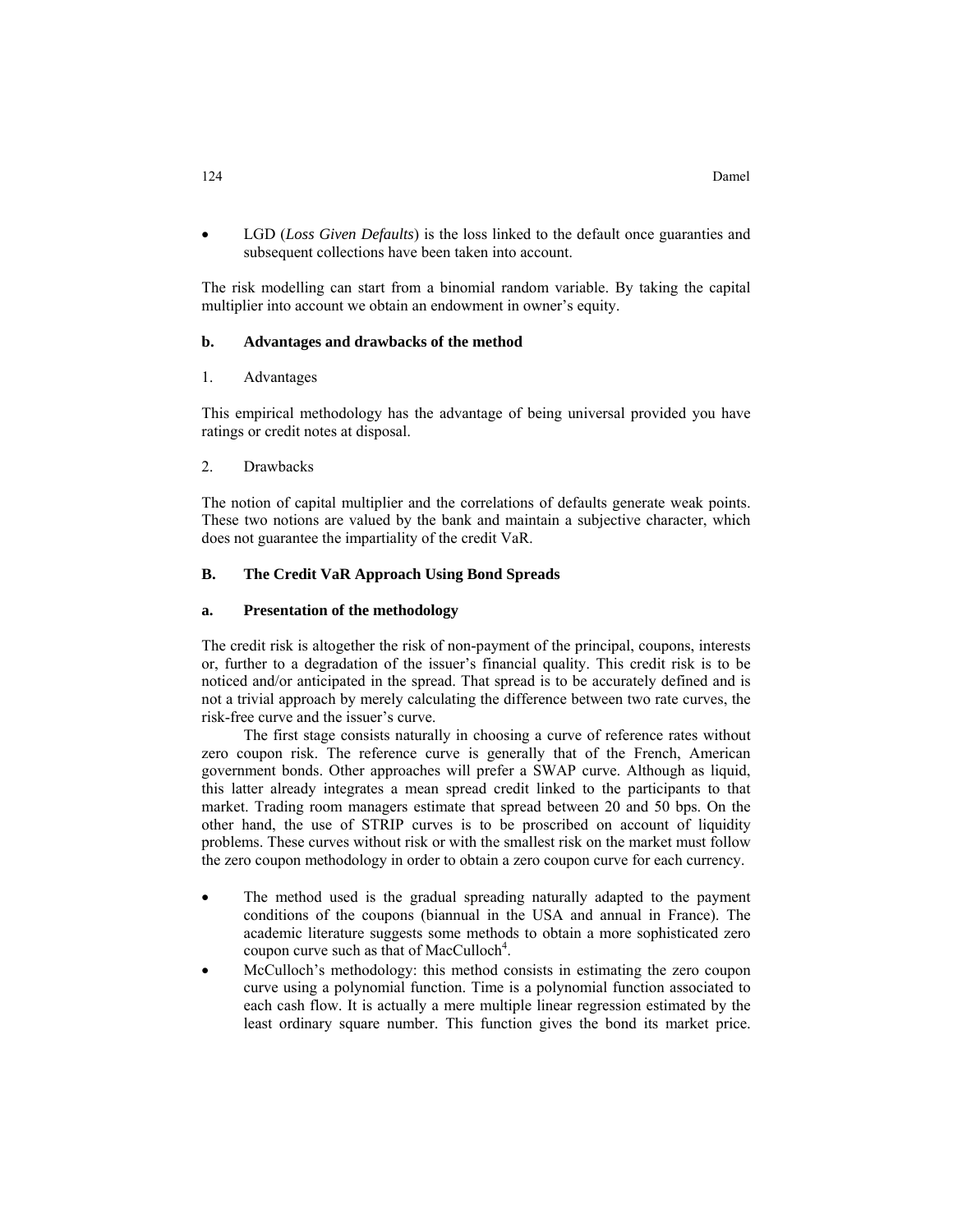According to Anderson and  $AI^5$ , this method is suitable when cash flows are hardly separated in terms of time.

• Nelson – Siegel's model<sup>6</sup>: This model proposes modelling of implicit forward rates rather than modelling the term structure of the interest rates. The modelling of the forward rates takes the shape of an exponential polynomial function.

To obtain the spread, the next stage is to compare both curves over the same term. The zero coupon risk-free curve is obtained at definite periods. In order to know the rates of the intermediary maturities, interpolations must be resorted to. There is an extensive literature on that issue. In practice, linear extrapolation according to Thalles principle is just resorted to. Unfortunately it is ill-adapted to curves.

- B-Spline model: this method proposed by Steely<sup>7</sup> and Fisher and  $AI^8$  improves the prior method by proposing a « cubic basis spline » interpolation.
- Vasicek-Fong model: Vasicek and  $Fong<sup>9</sup>$  observe that polynomial smoothing methods generate unsteady Forward rates. Rate curves are often rising and a lot closer, mathematically speaking, than an exponential function. The authors suggest the use of exponential functions to approximate the dots of the zero coupon curve. At first sight, this method has not proved its superiority in empirical tests.
- Elbantli 10 model : Elbantli proposes a cubic polynomial.

The knowledge of historical spreads per rating enables to calculate a spread VaR over a whole portfolio and implicitly, to calculate an associated loss. The great advantage of this method is the direct use of a market data more reactive than information stemming from a rating.

#### **b. Advantages and drawbacks of the method**

#### 1. Advantages

Contrary to the previous method, the « migration risk » is included.

2. Drawbacks

This method only deals with big companies, which possess a rating as well as a quotation of their debt.

## **IV. RATINGS**

The internal ratings based approach requires ratings – *Documentation of rating system design*<sup>11</sup>. We present in this section the various appraisal sources for the credit quality of a counterpart.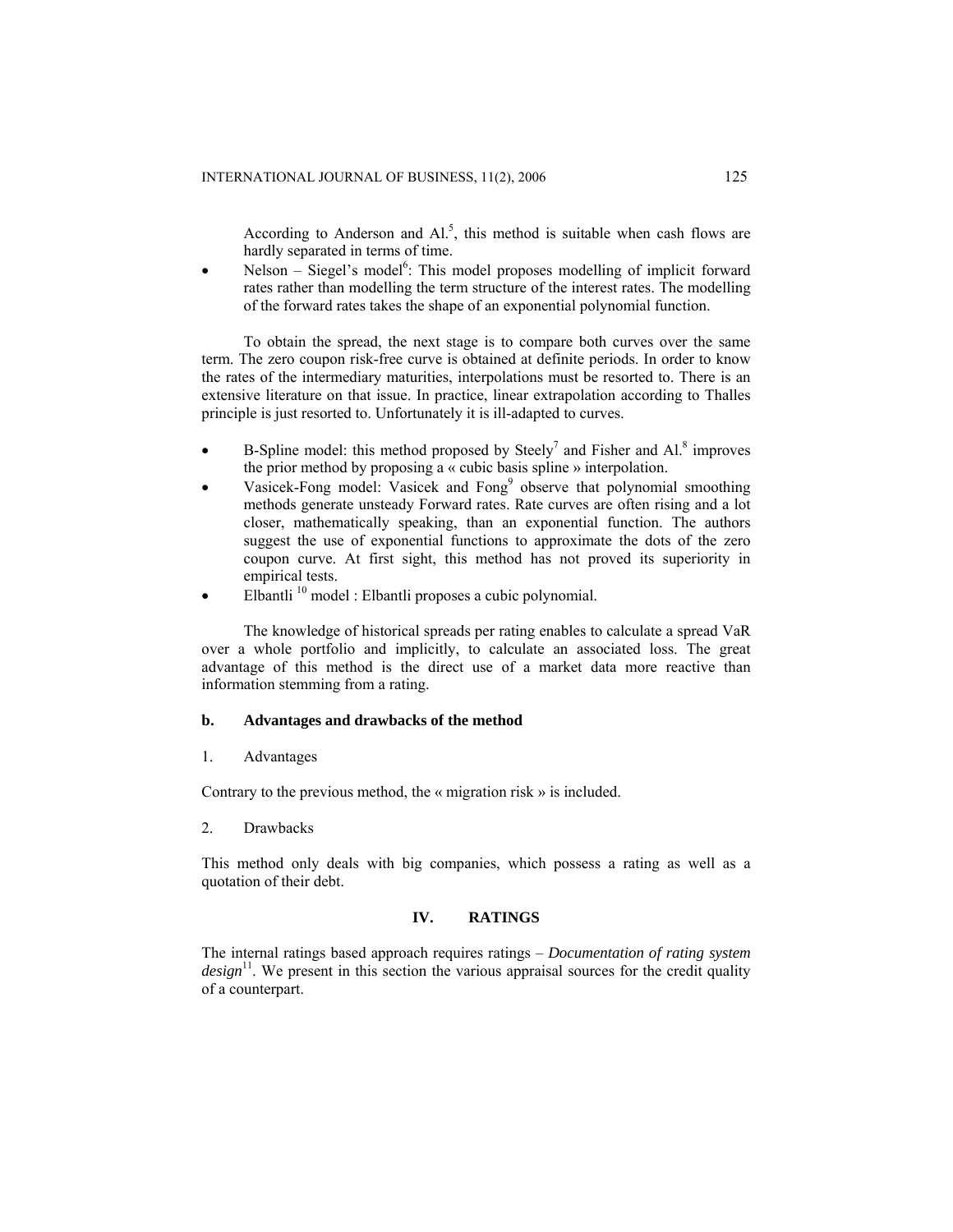## **A. Rating Agencies**

In order to present rating methods, we submit to the reader the article published in the *Banque Magazine*. 12

## **B. Scoring on Non-listed Companies**

Since the 70's, for lack of rating, banking circles have been using statistical tools initially designed by Altman and Beaver (1968) to forecast a failure. That tool or score provides us with the client's failure probability. This probability may be translated into a mark or a score. The statistical approach of the credit risk has proved its efficiency in case of credit extension to individuals and in the control of risks. The score is a scientific approach of a decision process. It requires a statistical pooling and treatment procedure to analyse the information of the process to be considered. Presently, the bankruptcy process and counterpart risk are described and synthesised in a linear combination of financial ratios. The risk level of a company depends on the value Z gathered by the linear combination.

## **a. The score: a forecasting tool for the credit risk?**

For private banking services, scores are better at predicting the default risk. The variables explaining a low risk would bear on the stability of the individual (home – work) rather than on the income level variables only. On the other hand, scoring have proved acknowledged weaknesses to assess the risk of bankruptcy over companies. Moreover, coherence difficulties are easily noticed in the bankruptcy scores of companies. The contribution to the risk of a financial ratio in the score may differ from the financial theory. It is common to have company bankruptcy scores whose redemption capacity, added value rate or earning power rate increase the risk of bankruptcy since these ratios are associated to a negative coefficient.

# **b. The improvement sources proposed<sup>13</sup>**

Of course, the above mentioned coherence problems damage the relevance and the efficiency of the scores used. There may be many improvement sources.

- The first improvement is technical. All scores are calculated using the financial data of the corporate income tax return form. The score's relevance will depend on how fast the company's balance sheet will be available. The interest of calculating the score using proper banking data is evident since banks have the customers' corporate income tax return form in their possession before the commercial inquiry agencies. Being more rapidly in possession of the financial data, the banks are likely to anticipate the other scores and the most suitable baking strategy for the customer considered.
- The second source of improvement is financial. Most of the trading systems are based on the financial data issued from the corporate income tax return form.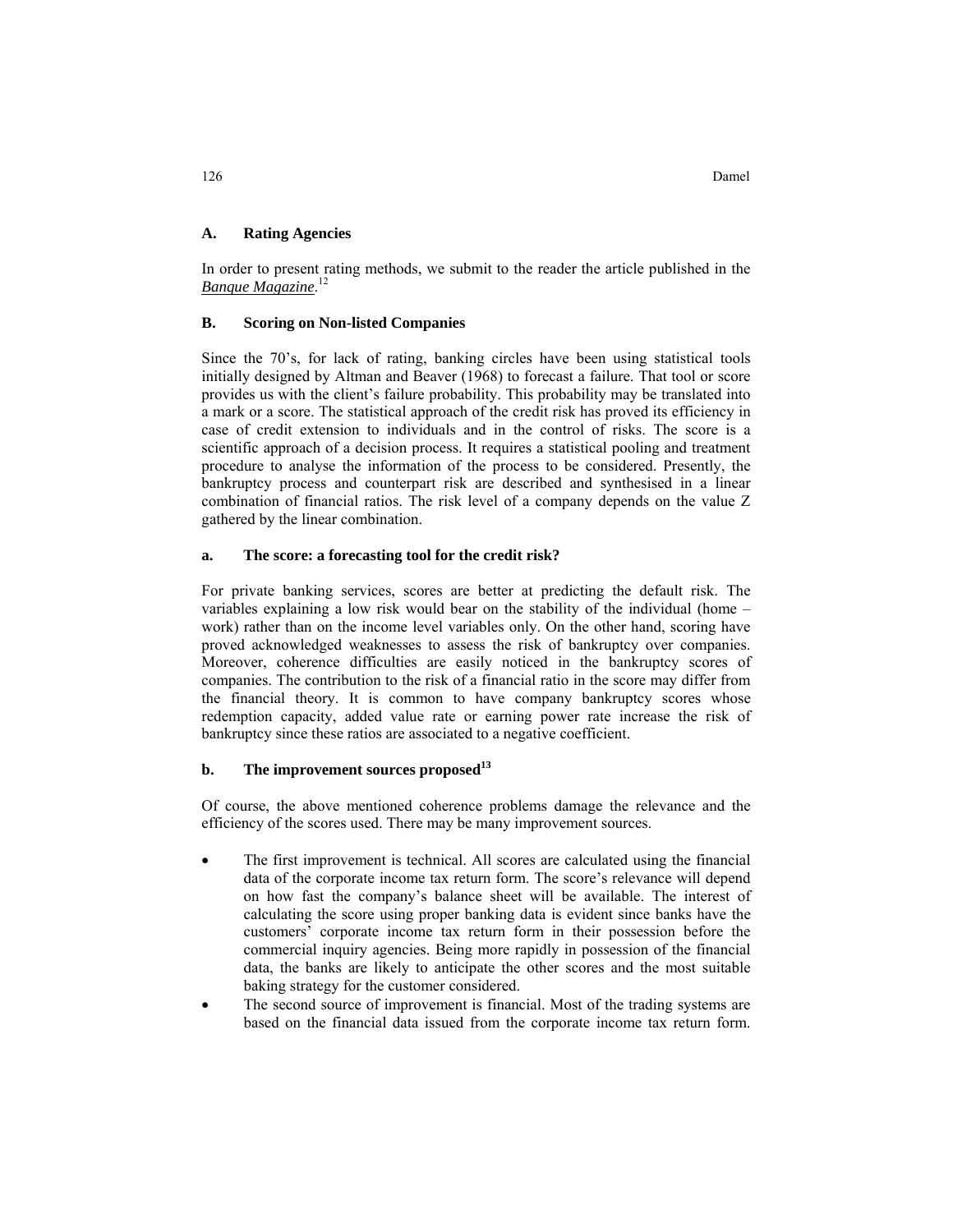The whole qualitative information on the company (problem of strategy, financial management, quality, market positioning…) is synthesized in the quantitative evolution of the financial variables. The accountancy is a representation of economic facts and deeds. Nevertheless, the scope allowed by this latter may warp the accuracy of this representation. The improvement consists in setting up a financial filter to assess the accuracy of the financial information. That filter is actually an expert system for detecting window dressing. This system refers to sensitive financial variables likely to warp the honesty of the company's financial situation. For example, a change in the settlement date of an account for a more favourable period in the company's activity cycle, removals of provisions to display a more positive result. This expert system is also useful when using the score to invalidate a note or an assessment of the credit risk further to a suspicion of financial tampering.

The scoring construction methods may be sharpened by using a step by step scoring construction method under both statistical and financial constraint and using the latest financial restatement techniques.<sup>14</sup> Thus, classical methodologies for multi-function discriminating analyses are abandoned.

## **C. Contingent Approaches or Structural Models for Listed Companies – KMV Rating**

#### **a. Theoretical models**

Contingent approach modelling on the Credit Risk relies on Merton and Vasicek – Kealhofer's works, who consider that an action made by a company is a perpetual call on the assets' value with the debt value as exercise price. According to this contingent assets theory, the company has gone bankrupt when the assets' value is inferior to the debt value. The call of the contingent approach is therefore a barrier option. This approach enables to determine the default probability, which is the difference between the assets' value and that of the debt or « *distance to default »*. The difficulty of this approach is to calculate the debt value using realistic hypotheses on the distribution mode of the rate curve. Moreover, the concept of debt is not homogeneous since there are subordinate debts (« *senior debt »*) non pre-emptive in case of default, market debts and « *retail » debts.* The debt as a whole also differs according to the term.

It is even more difficult to assess the value of the assets as well as their volatility. As a whole, the exercise is solved by calculating a two-equation system while considering that the assets' value is equal to the total of share and debt values.

The first equation is the Call value in function of the assets' value and volatility, of the capital structure and the interest rates: Call =  $f(V, \sigma_V)$ . The second equation is the one that links the assets value volatility with the volatility of the of S share value:  $\sigma_{VA}$ = f(S,  $\sigma_s$ ). Solving the system allows to define the distribution principles of the assets value and to transform the *« distance to default »* into default probability. A great number of scientific works have proposed several distribution models for interest rates and assets' value.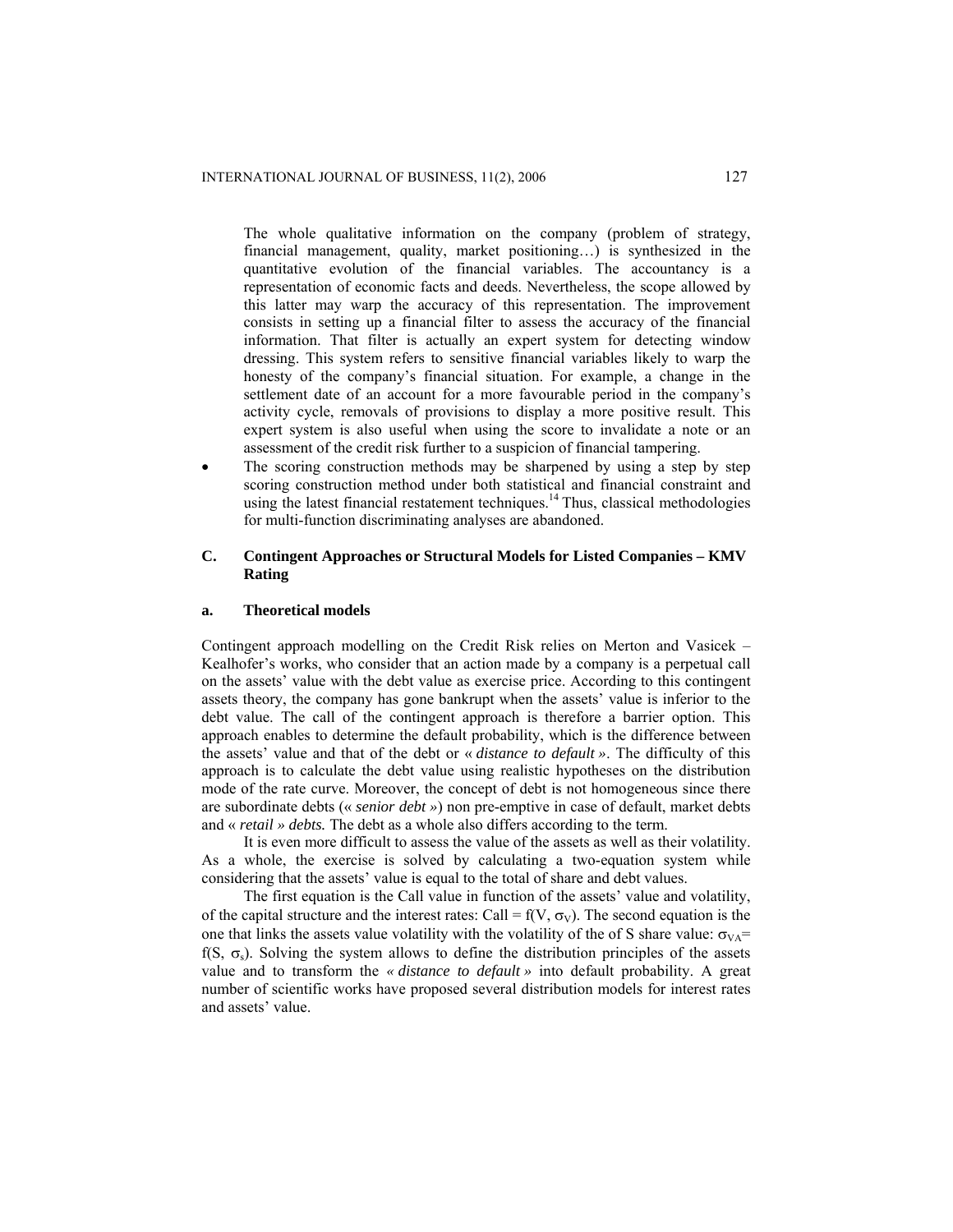| <b>References</b>                                            | <b>Asset Value</b>                                                                                                                | <b>Default Risk Free Rate</b>                |
|--------------------------------------------------------------|-----------------------------------------------------------------------------------------------------------------------------------|----------------------------------------------|
| Black<br><b>Scholes</b><br>and<br>$(1973)$ ; Merton $(1974)$ | $dV_A = \mu V_A dt + \sigma V_A dz$                                                                                               | $dr = rdt$ (the rate is a<br>constant)       |
| Black and Cox (1976)                                         | $dV_A = (\mu - \delta)V_A dt + \sigma V_A dz$                                                                                     | $dr = rdt$                                   |
| <b>KMV</b> Model or Vasicek<br>– Kealhofer (1993)            | $dV_A = V_A dt + \left(\mu - \left(\frac{\sigma_1^2}{2}\right) dt\right) + \sigma_1 \sqrt{t} dz_1$                                | $dr = rdt$                                   |
| Leland $(1994)$ ; Leland<br>and Toft $(1996)$                | $dV_A = (\mu(V_A t) - \delta)dt + \sigma V_A dz$                                                                                  | $dr = rdt$                                   |
| Shimko, Tejima,<br>and<br>Van Deventer (1993)                | $dV_A = uV_A dt + \sigma_1 V_A dz_1$                                                                                              | $dr = k(\gamma - r)dt + \sigma_2 dz_2$<br>16 |
| Kim, Ramaswany, and<br>Sundaresan (1993)                     | $dV_A = V_A dt + \sigma_1 V_A dz_1^A$                                                                                             | $dr=k(\gamma-r)dt+\sigma_2\sqrt{r} dz_2$     |
| Longstaff and Schwartz<br>(1995)                             | $dV_A = \mu V_A dt + \sigma_1 V_A dz_1$                                                                                           | $dr=(\gamma -kr)dt + \sigma_2 dz$            |
| Briys and de Varenne<br>(1997)                               | $dV_A = rV_A dt + \sigma_1(\rho dz_2 + \sqrt{1-\rho^2} V_A dz_1)^{17} \quad dr = k(t) \gamma(t) - r) dt + \sigma_2 \sqrt{r} dz_2$ |                                              |
| Zhou (1997)                                                  | $dV_A = (\mu - \lambda \delta) V_A dt + \sigma_1 V_A dz_1 + (\prod -1) Dj^{18} dr = (\gamma - kr) dt + \sigma_2 dz_2$             |                                              |

**Table 115** Summary of the various structural models

 $\mu$ : is the instantaneous profitability rate anticipated on the company's assets and  $\sigma$  the variance

in a Wiener Standard process

 $V_A$ : asset's value

## **b. Calculation of the distance to the default**

There are six variables that allow to determine the default probability for a defined time horizon.

- Current asset's value
- Distribution of the asset's value
- Volatility of the asset's value
- Default point or debt's value
- Expected growth rate of the asset's value
- Time horizon

Once the model is parameterised, we can define the EDF (*expected Default Frequency*) which is the probability that the assets' value be inferior to the debt's value. The distribution of the distance to the default is not standard. Moreover, there are substantial correlations between the financial leverage level and the assets' value. For that reason, Vasicek- Kealhofer KMV model measures the distance to the default using the number of standard deviations from the assets' value to reach the default point . In order to improve the relevance of this approach, KMV statistically binds the distance to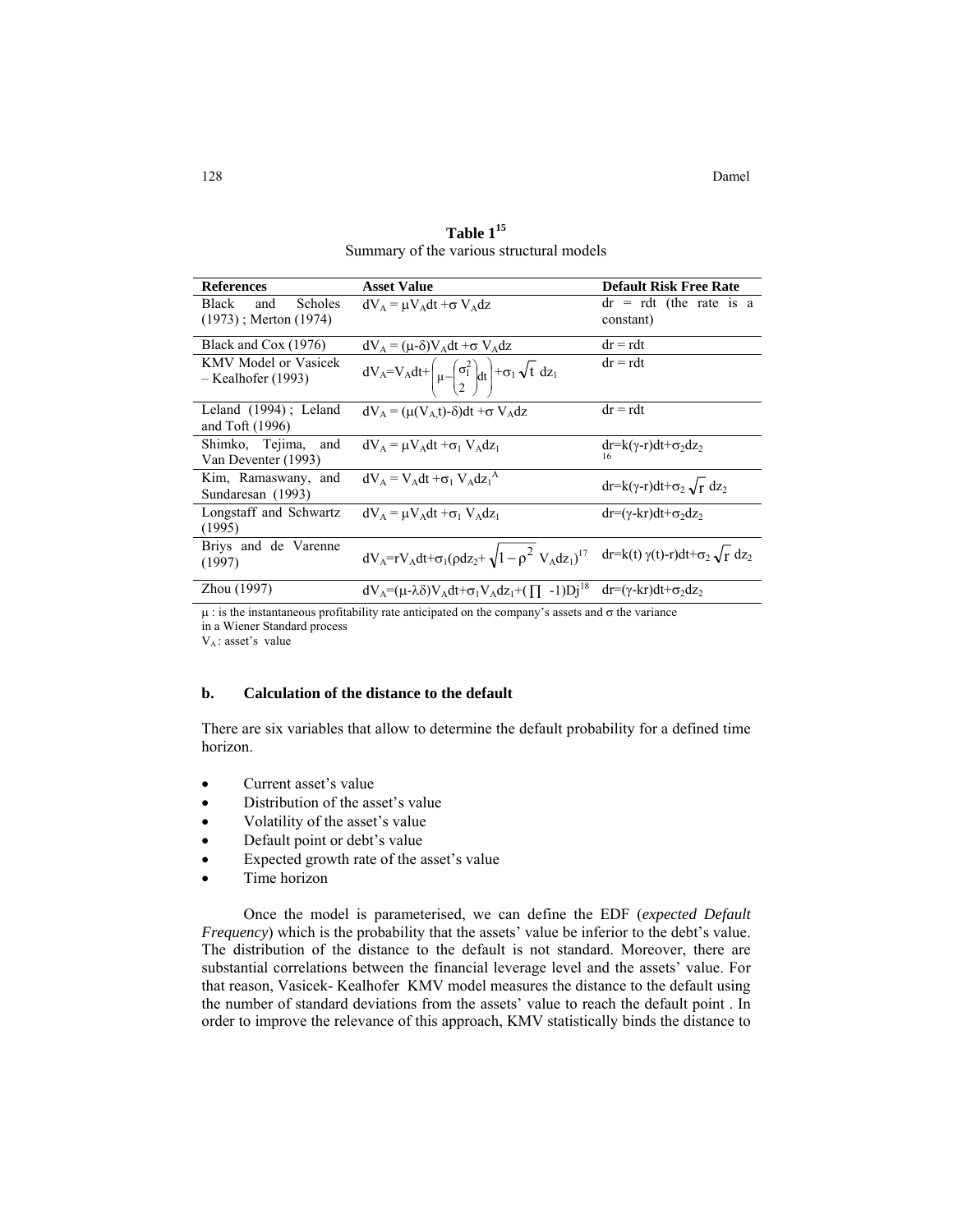the default with empirical data on the defaults which allows frequency tables of defaults noticed to be set up for each level of distance to default calculated (option Vasicek – Kealhofer).





#### **c. Empirical tests**

We cannot but acknowledge the increasing sophistication of credit risk modelling. On the other hand, empirical tests are loosing ground. In the literature, the first empirical researches date back to 1984, in particular those carried out by Jones, Mason, and Rosenfeld. The results show that the contingent approach reduce the assessment of the credit risk compared to the credit spread noticed on the market. Later, Franks and Torous (1989) demonstrate that the contingent approach is a coherent approach to assess credit spreads. More recently, Wei and Guo (1997) have proposed the models of both Merton and Longstaff – Schwartz. These tests favourable, in principle, to Merton have actually a limited scope due to the small size of the sample.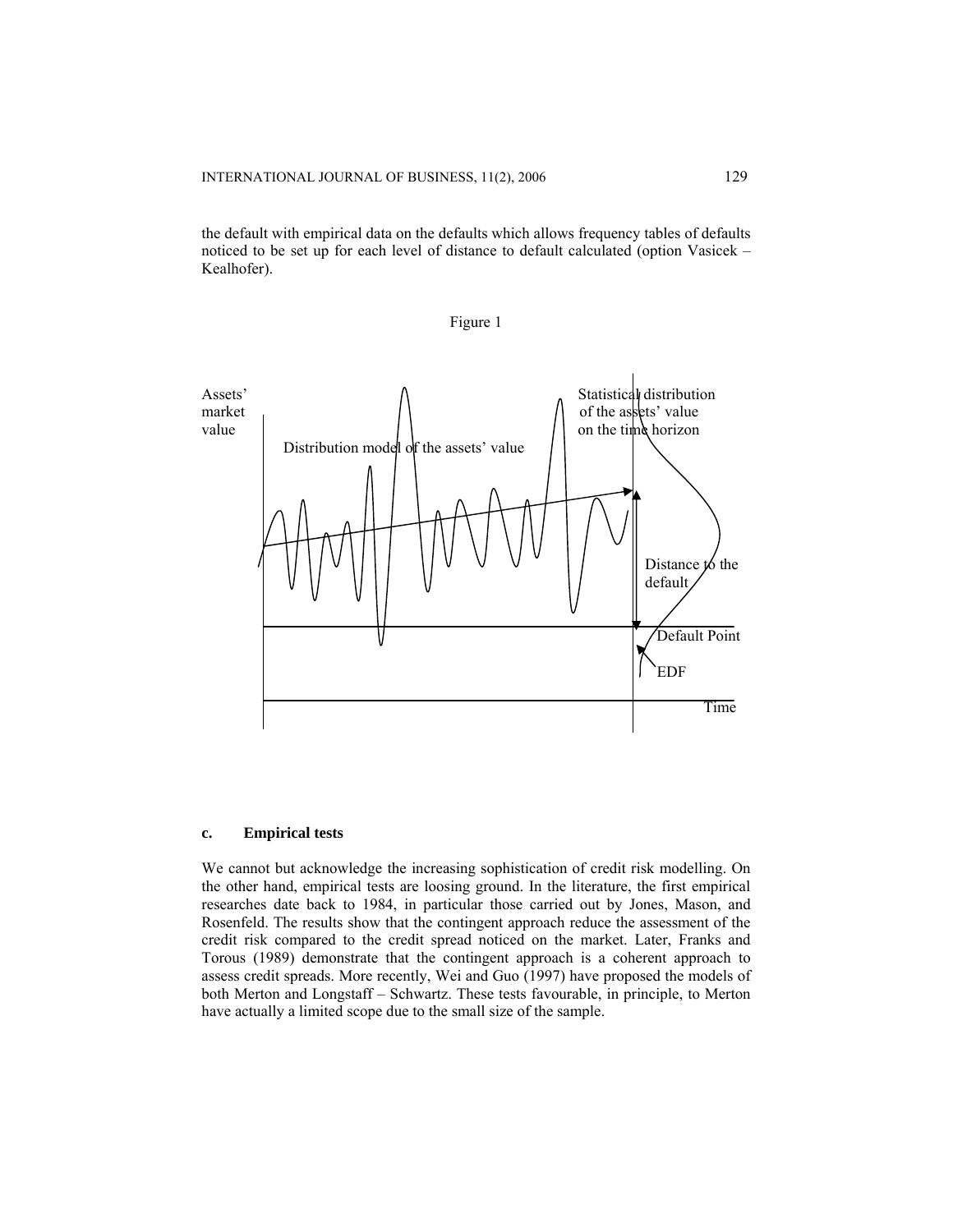#### **d. Possible sources of improvement**

We notice that the variation in the assets' value depends on the volatility of the debt value. A possible source of improvement is to upgrade the interest rate distribution models.

## **V. OUR CONCEPTUAL CONTRIBUTION: A CONTINGENT APPROACH OF THE CREDIT RISK WITH A DISTRIBUTION MODEL OF POISSONIAN RATES APPLIED TO AN F.R.N.19 PORTFOLIO AND AN ASSET SWAP**

#### **A. The Suggested Model**

In compliance with the contingent approach, the share is considered as a perpetual call on the assets' value with the debt value as exercise price.

#### **a. Models of rate distribution**

A calculation of the debt value requires a rate distribution model. There are two types of rate distribution models 20.

- 1. Deformation models. These models examine the evolution of the price whenever the interest rate structure is subjected to deformations.
- 2. Arbitrage models. These models rest on arbitrage reasoning and on hypotheses on rate distribution stochastic processes.

We suggest a deformation model. Unlike the discreet binomial model of Ho and Lee, we use a discreet model of the poissonian type. We shall justify this methodological choice. To finish with, we shall present an illustration of the model in order to assert the coherence of contingent approaches resting on rate deformation models.

#### **b. Poissonian model of deformation**

Over a 4-year history report on the EUR and 5 years on the USD, the usual tests<sup>21</sup> show that the statistical distribution of each point of the curve (3 months, 1 year…) does not follow a regular law. This finding invalidates the models that are in fact, gaussian stochastic processes with a return to average. More confident with these findings, we can assert that the distribution of each point on the curve undergoes Poisson jump functions with a historical intensity ∏ based on a random selection of a reduced centred regular law  $N(0,1)^{22}$ . This random process uses the average and standard deviation of the point on the curve as descriptive data over the observation period. Therefore, by using the random walk model terminology, we can claim that the rate model is a submartingale: E(  $\overline{R}_t / \varphi_t$  )  $\geq$  r or  $\leq$  r, with r as interest rate and  $\varphi_t$  as the whole information available on t time.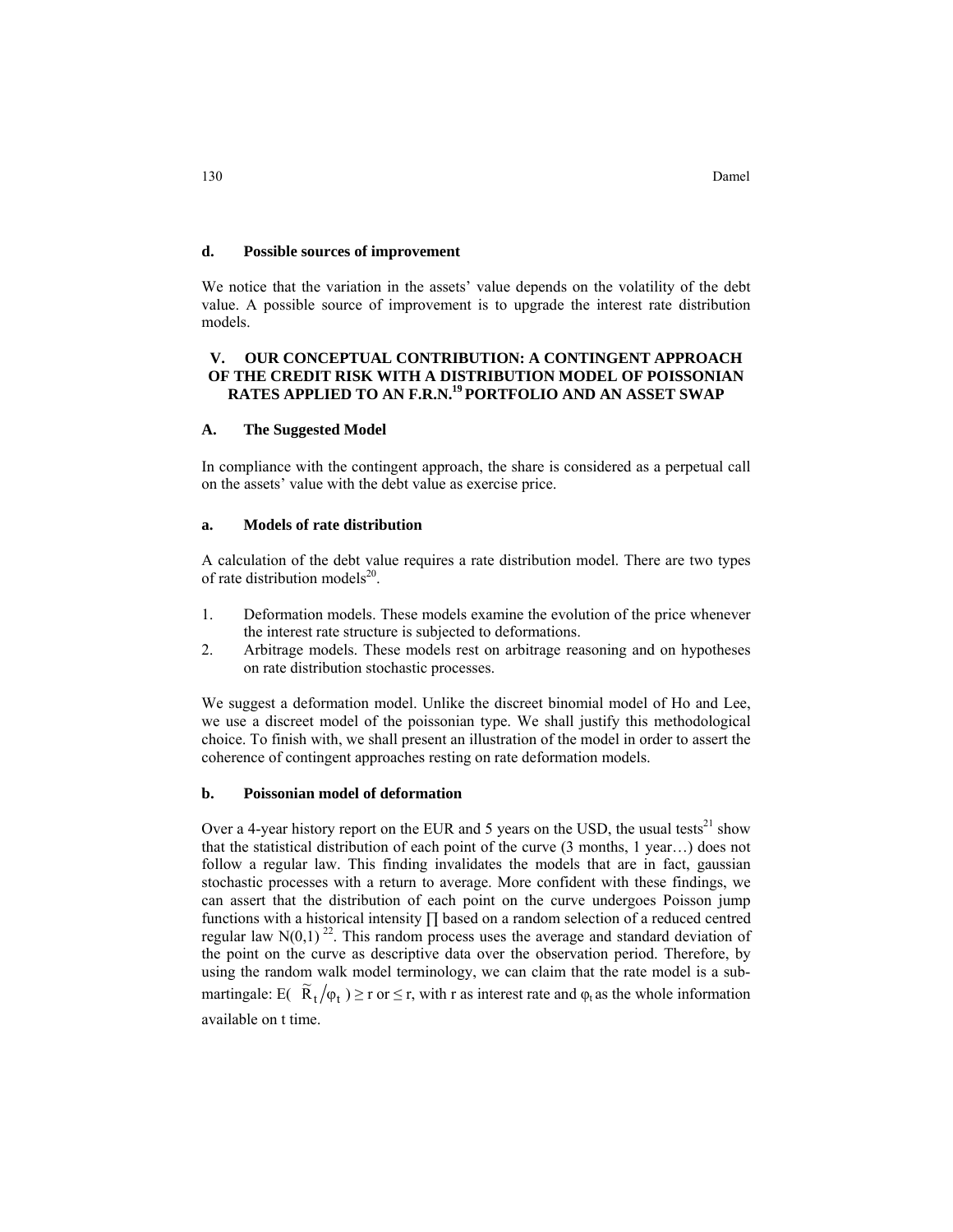This approach allows us gauge the random process for each point of the rate curve (ideally a swap curve) but also for each currency. The debt's current value will provide us with an exercise price in the call a lot more realistic than the models built on constant rates or stochastic processes with return to average.

#### **c. Definition of the debt**

The definition of the debt is also a critical point. The call strike depends on this definition. On that issue, an arbitrage between a thorough financial analysis and an operationality research is seriously called for. On second thoughts, we take in Bloomberg all the information related to the debt of the parent company concerned to calculate the current stochastic value (standard issuances, convertible bonds evaluated as a standard bond and a call valued according to B&S' model). The complementary debt stemming from the consolidated balance-sheet data owns, out of hypothesis, the same average characteristic. The current value of the consolidated short-term debt is equal to its book value. Some other points remain unanswered, such as the treatment of some information off balance-sheet, the leasing, the stock options often difficult to exploit on a large scale because of missing information.

The current stochastic value of the debt is calculated from the stochastic rate model presented previously with 35 iterations per point on the curve and 750 Poisson functions that is to say, on the whole, 700 iterations and 525 000 jump functions for the USD and the EUR. Bellow, the mathematical formula of our rate distribution model of stochastic rates with jump functions following a Poisson law:

$$
d_r = [(d_{z1} + \Pi) \times \sigma_r^{\theta} + \bar{r}^{\theta}]dt \times P(\lambda)
$$

or

$$
d_r = \widetilde{r}^\theta dt \times P(\lambda)
$$

with  $d_{z1} = \frac{1}{\sqrt{2\pi}} e^{-t^2/2}$ 2  $d_{z1} = \frac{1}{\sqrt{2\Pi}} e^{-t^2/2}$  a Wiener process  $P(\lambda) = e^{-\lambda} \times \frac{\lambda^k}{k!}$ . where  $\lambda = 1$  in this Poisson

law; k is an intensity parameter of the jump function; Π repeats the range of the jump function noticed on the history reports previously mentioned; and θ represents the points of the rate curve [1,30] years in EUR and USD. The advantage of this model is to take the cyclical effect of the interest rate into account by gauging  $\sigma_{r}$ , r of each point on the curve and by taking  $\Pi$ .

Naturally, there are other rate distribution models whose main default lies in their overall modelling of the interest rate curves whereas a point by point or section modelling (monetary part and bondholding part or curve swap) seem to be preferable. This aspect reinforces the attractiveness of the model proposed. Our proposition to model the curve point by point (3 months, 6 months, 1 year, 2 years...) is totally compatible with a Monte Carlo simulation. Indeed, there is no particular coherence for each type of curve generated but there is coherence among all the curves produced through the rate distribution model.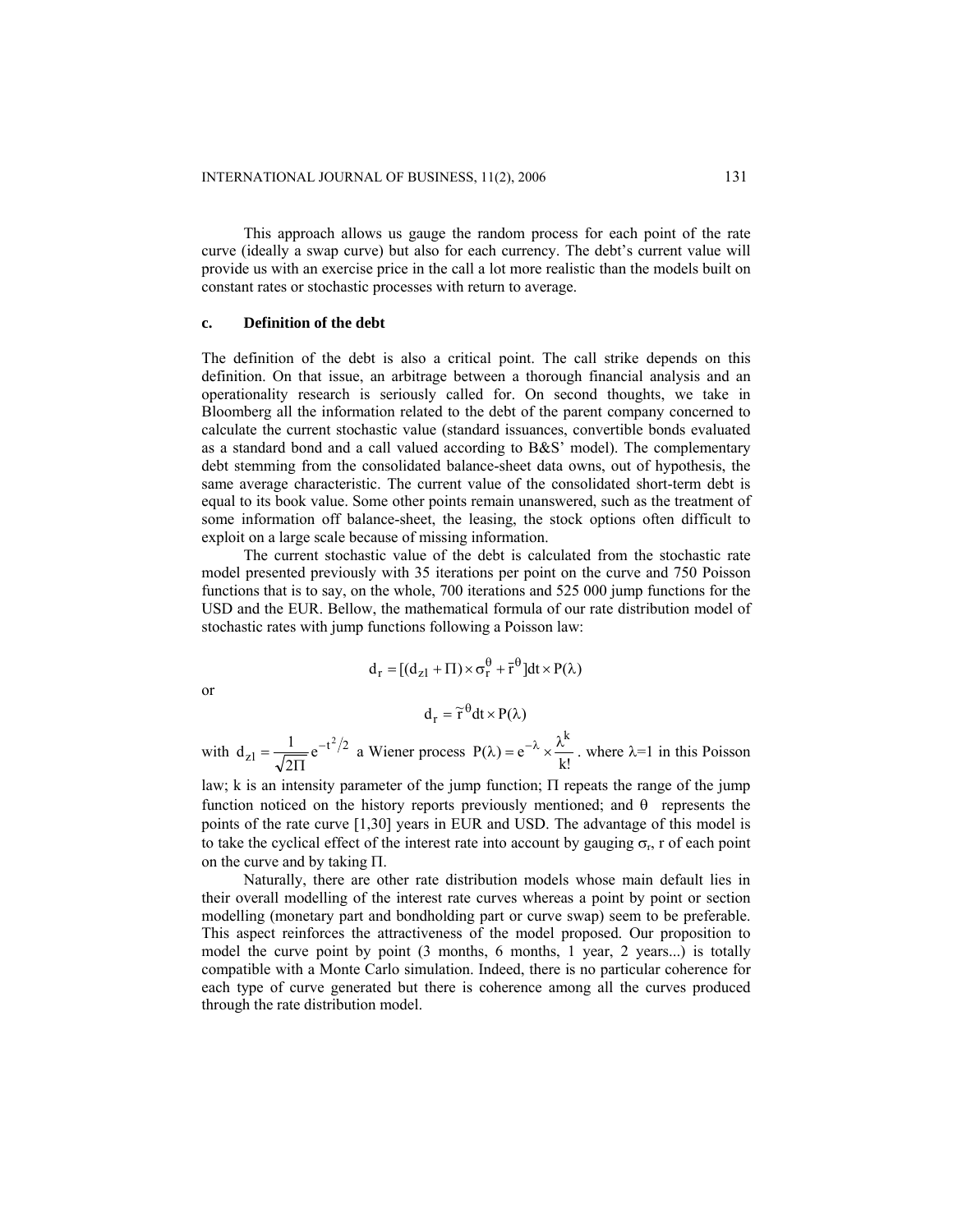#### **d. The call evaluation model**

Let VA= the asset's value;  $B_t = d_{z1}$  a standard brownian movement or a Wiener process:

$$
E(VA_t) = E\int_0^\infty VA_t e^{-rt} dt
$$

Just like B&S, we consider that the initial formulation of the distribution process of the company assets' value takes the shape of a stochastic differential equation of the type:

$$
dVA_t = VA_t (rdt + \sigma^2 dB_t)
$$
 (1)

with a specificity in this case since  $\sigma'$  is a function of the volatility of the company's shares. Function to be defined

$$
\sigma'_{VA} = f(S, \sigma_s) \tag{2}
$$

As a rule, the equation (1) is integrated using the lemma of Itô. This lemma can be used when the SDE (Stochastic Differential Equation) has a Wiener's process as a component whose essential mathematical property is a continuous quadratic variation. In annexes (A1), the unique solution of the integral can easily be demonstrated by considering the function  $g(t, B)$ 

$$
g(t,B) = VA_0 e^{((r-\frac{\sigma^2}{2})t + \sigma B)}
$$

on the interval  $[0, T]$  with T as the expiration date of the option, the equation (1) is explicitly solved

$$
VA_t = VA_0 e^{((r - \frac{\sigma^2}{2})t + \sigma B)} = VA_0 e^{(\sigma dVA - \frac{\sigma^2}{2}t)}
$$

The random variable, like the KMV model, follows a lognormal law.

The call price takes this algebraic form, considering that the distribution process of the underlying asset is a Wiener process and, following the stochastic model previously presented <sup>23</sup>. At last, we get the valuation of the option: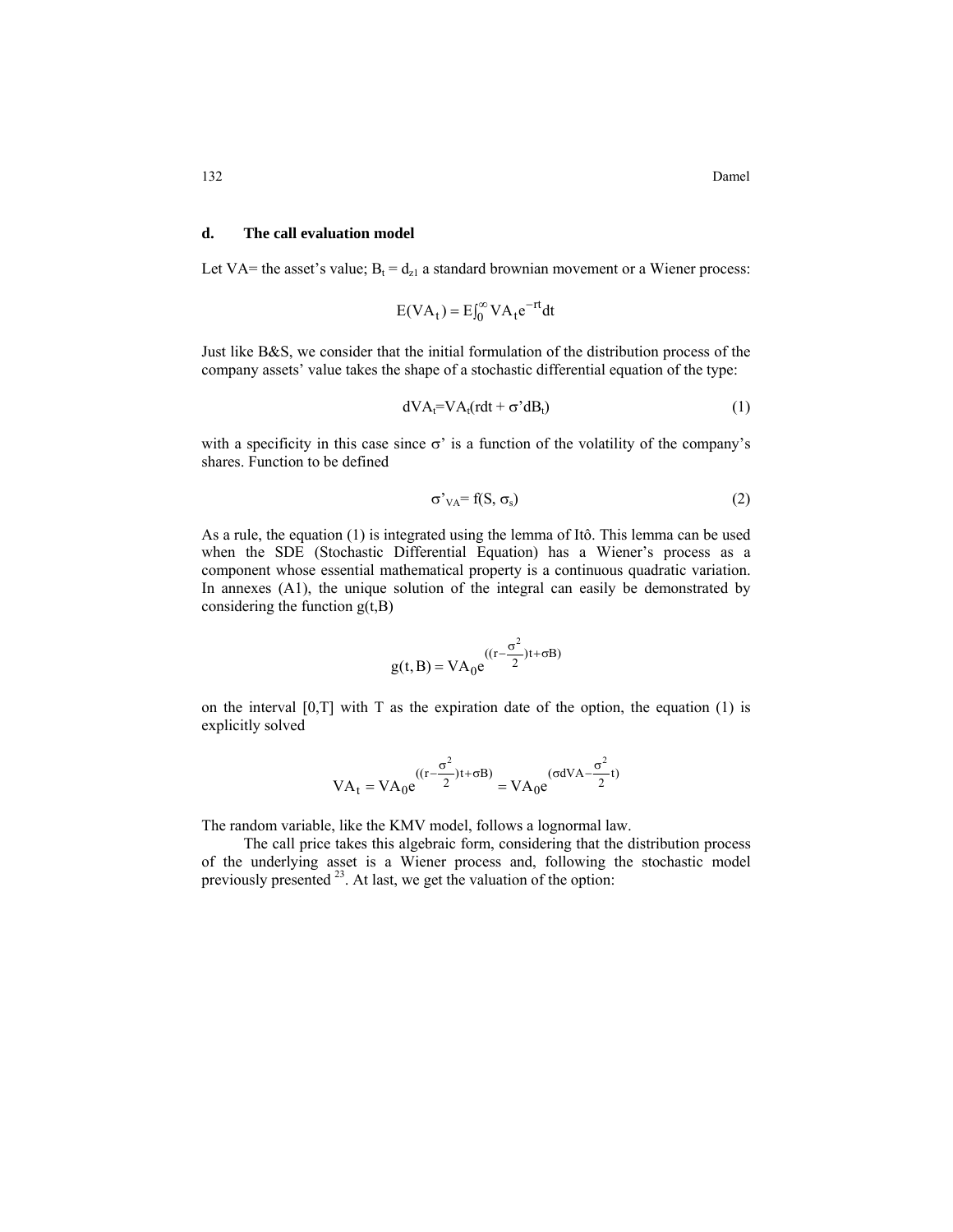$$
\begin{pmatrix}\n\text{PCALL} = \text{VA}_0 \ N(\text{dl}(\text{VA}_0, \text{PE}_D, \text{T}, \text{r}, \sigma')) - \text{PE}_D e^T \left[ \left( d_{z1} + \Pi \right) \times \sigma_r^{\theta} + \bar{r}^{\theta} \right] \times P(\lambda) \ N(\text{d2}(\text{VA}_0, \text{PE}, \text{T}, \text{r}, \sigma')) \\
\ln \frac{\text{VA}_0}{\text{PE}_D} + \left[ \left[ \left( d_{z1} + \Pi \right) \times \sigma_r^{\theta} + \bar{r}^{\theta} \right] \times P(\lambda) - \frac{\sigma'^2}{2} \right] \Gamma \\
\text{d1} = \frac{\sigma' \sqrt{\text{T}}}{\sigma' \sqrt{\text{T}}} \\
\text{d2} = \text{d1} - \sigma' \sqrt{\text{T}}\n\end{pmatrix}
$$

On average, this formulation is mathematically correct.

# **e. A Monte Carlo simulation in order to know the volatility of the company's asset or the underlying asset**

In our formal approach, the only missing parameter is the volatility of the company assets' value. To assess this parameter, we suggest a Monte Carlo simulation approach. Indeed, at this stage, we have a detailed valuation o f the debt with an interest rate generator. The current stochastic value may be calculated at each stage or day by day. We also have a day-by-day stock market valuation of the company and through summation according to M.M. well-grounded principles; we shall infer the asset's volatility. We regard the asset as following a Brownian movement. The asset's volatility will be the volatility left unexplained by this Brownian process.

#### **B. Illustration of the Model**

## **a. Presentation of the results**

The empirical tests bear on a sample of 10 enterprises from various activity sectors. The data on the debt come from Bloomberg and from the Internet sites displaying the enterprises' consolidated accounts. Thus, we calculated the debt average duration, in order to pick the point in the rate curve to be accounted with in the calculation of the call. The stock market capitalisation and the shares' value also come from Bloomberg. You will find hereafter, a full presentation of the test results with this optional model, in particular the distance to the default, the underlying assets' volatility (economic asset) and the call valuation over several periods (0.25 year, 1 year, 3 years, 10 years, 30 years). In fine, we have the ratings of the period studied (S&P, Moody's, Fitch) as well as the beta of the share.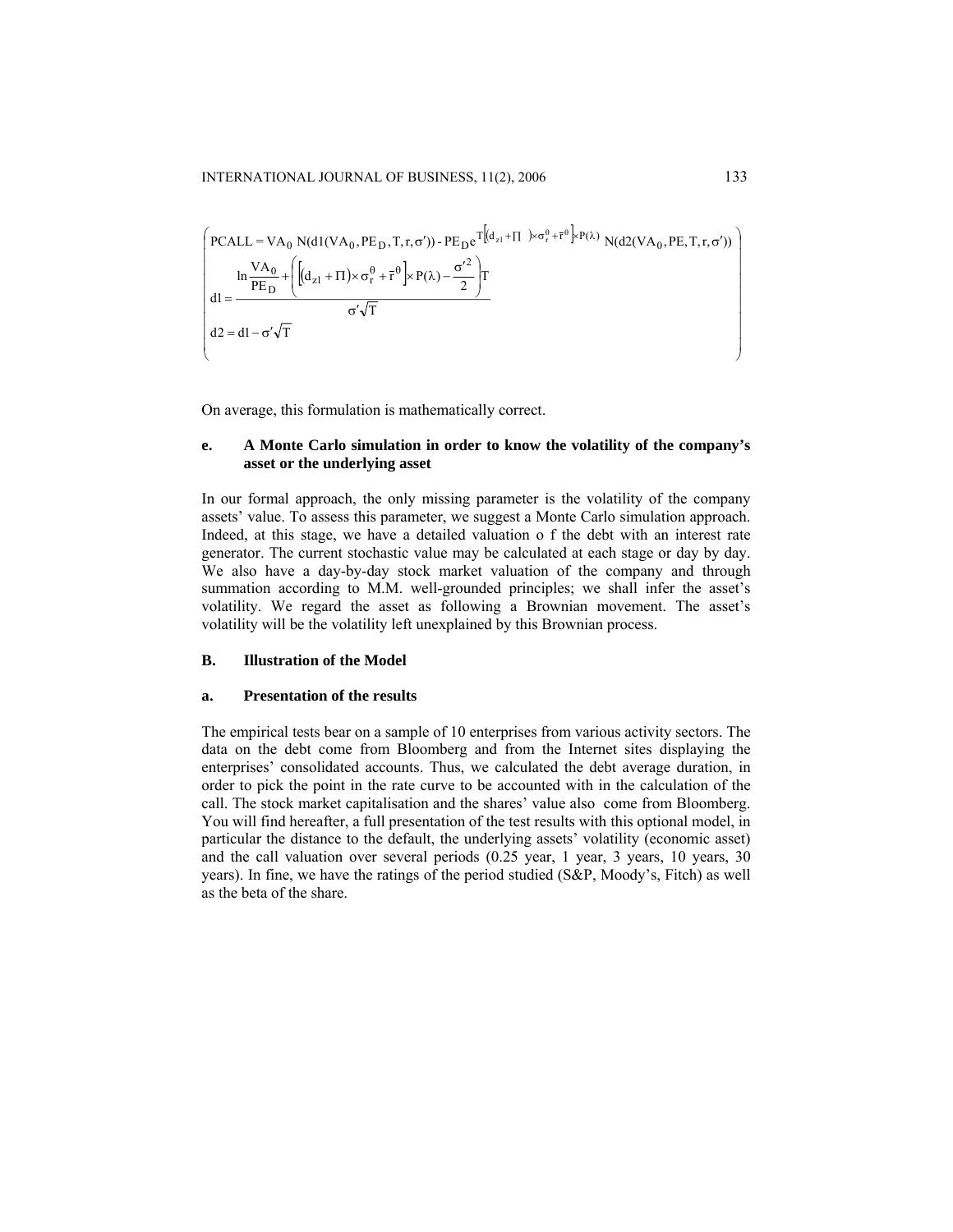| ۰.<br>v<br>۹<br>×<br>۰, |  |
|-------------------------|--|
|-------------------------|--|

| Enterprises                  | Duration of the debt     | Duration of the debt |
|------------------------------|--------------------------|----------------------|
| Study date 10/2002           | on EUR zone market       | On USD zone market   |
| Swedish Match AB             | 2.7037                   |                      |
| Metro                        | 5.27                     |                      |
| Goldman Sachs                | 3.32                     | 5.28                 |
| Pinault Printemps La Redoute | 2.6275                   | -                    |
| <b>Siemens</b>               | 3.05                     | 6.40                 |
| Ahold                        | 3.80                     | 12.91                |
| Lafarge                      | 3.29                     | 9.60                 |
| France Telecom               | 3.90                     | 7 2.6                |
| Hutchinson                   | $\overline{\phantom{0}}$ | 7.3                  |
| Renault                      | 2.036                    | 2.9732               |
|                              |                          |                      |

Distance to default in percentage of the

|                    |               |        | economic asset |           |           |                 |
|--------------------|---------------|--------|----------------|-----------|-----------|-----------------|
|                    | Daily         |        |                |           |           |                 |
|                    | Volatility of | Beta   |                |           |           |                 |
| Enterprises        | the economic  | of the |                | Standard  |           |                 |
| Study date 10/2002 | asset         | share  | Average        | deviation | Kurtosis  | <b>Skewness</b> |
| Swedish Match AB   | 1.98%         | 0.32   | 74.26          | 0.83      | $-0.66$   | 0.20            |
| Metro              | 1.21%         |        | 26.52          | 2.35      | $-1.13$   | 0.03            |
| Goldman Sachs      | 2.98%         | 1.07   | 98             | 0.07      | $-1.22$   | $-0.25$         |
| Pinault Printemps  | 1.29%         | 1.17   | 28.19          | 1.69      | $-0.35$   | 0.17            |
| La Redoute         |               |        |                |           |           |                 |
| <b>Siemens</b>     | 1.61%         | 1.19   | 39.65          | 2.6       | $-1.41$   | $-0.13$         |
| Ahold              | 1.82%         | 0.99   | 36.07          | 1.91      | $-0.007$  | $-0.25$         |
| Lafarge            | 1.23%         | 0.99   | 39.79          | 1.6       | $-0.4413$ | 0.74            |
| France Telecom     | 0.72%         | 1.15   | 14.54          | 1.5       | $-0.57$   | $-0.58$         |
| Hutchinson         | 2.39%         | 1.12   | 65.37          | 2.51      | $-1.63$   | 0.27            |
| Renault            | $0.80\%$      | 0.99   | 22.54          | 1.4       | $-0.60$   | $-0.137$        |

|                          | Call premium in million EUR |          |            |       |        |          |
|--------------------------|-----------------------------|----------|------------|-------|--------|----------|
| Enterprises              | Intrinsic                   | Time     | Time       | Time  | Time   | Time     |
|                          | value                       | value    | value      | value | value  | value    |
|                          |                             | $T=0.25$ | $T = year$ | $T=3$ | $T=10$ | $T = 30$ |
|                          |                             | year     |            | years | years  | years    |
| Swedish Match AB         | 24902                       | 71       | 280        | 814   | 2426   | 5409     |
| Metro                    | 7703                        | 156      | 616        | 1785  | 5281   | 11591    |
| Goldman Sachs            | 31462                       |          | 6          | 17    | 54     | 136      |
| <b>Pinault Printemps</b> | 9639                        | 167      | 663        | 1925  | 5735   | 12787    |
| La Redoute               |                             |          |            |       |        |          |
| <b>Siemens</b>           | 40192                       | 428      | 1693       | 4916  | 14643  | 32646    |
| Ahold                    | 11431                       | 181      | 717        | 2079  | 6166   | 13607    |
| Lafarge                  | 9392                        | 120      | 474        | 1378  | 4104   | 9150     |
| France Telecom           | 21043                       | 921      | 3639       | 10549 | 31288  | 69043    |
| Hutchinson               | 554                         | 2.03     | 8          | 2.3   | 69     | 153      |
| Renault                  | 13448                       | 356      | 1408       | 4086  | 12154  | 27006    |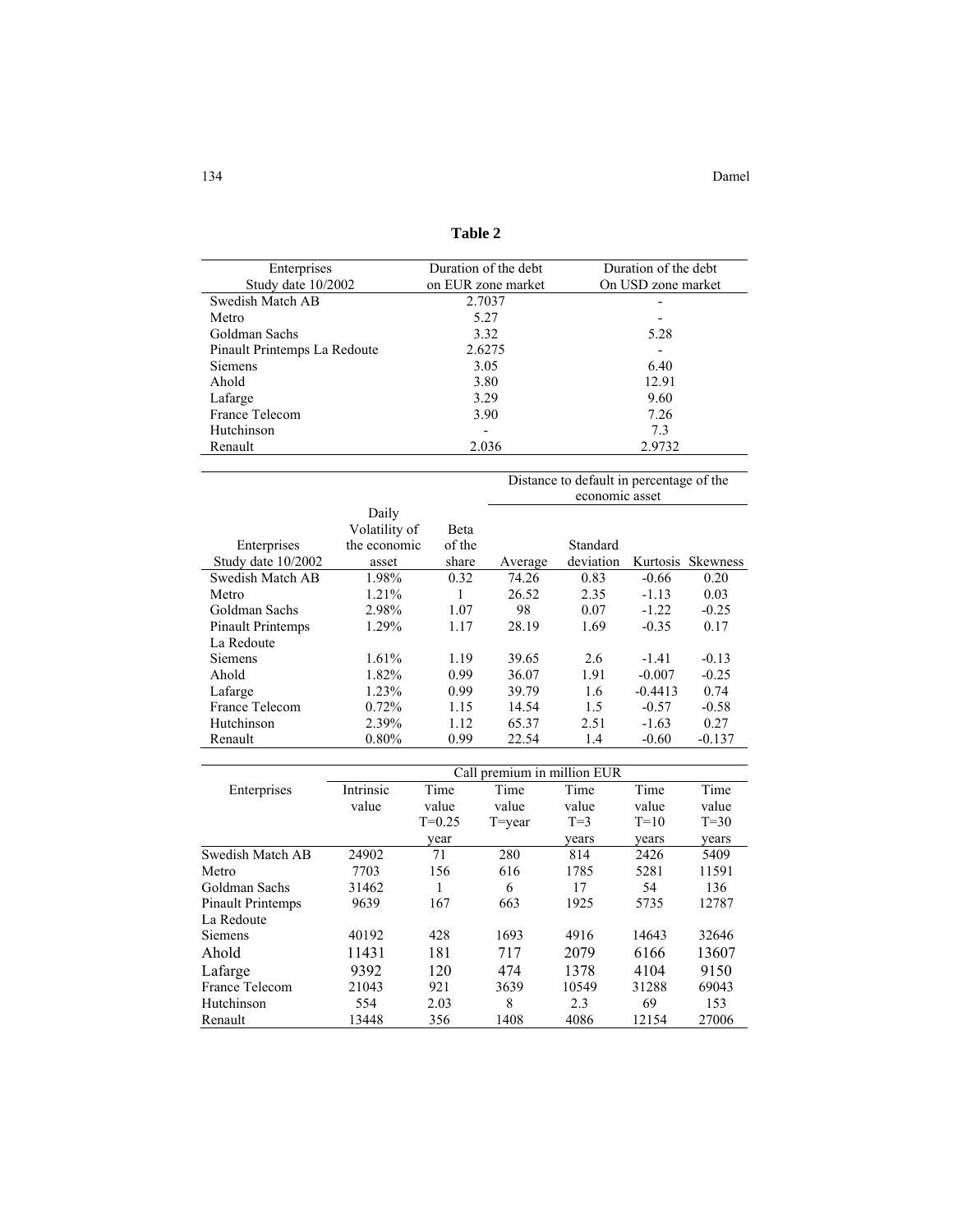|                   | Call premium proportional to the value of the underlying asset |          |            |       |        |        |
|-------------------|----------------------------------------------------------------|----------|------------|-------|--------|--------|
| Enterprises       | Intrinsic                                                      | Time     | Time       | Time  | Time   | Time   |
|                   | value                                                          | value    | value      | value | value  | value  |
|                   |                                                                | $T=0.25$ | $T=1$ year | $T=3$ | $T=10$ | $T=30$ |
|                   |                                                                | year     |            | years | years  | years  |
| Swedish Match AB  | 74.43                                                          | 0.21     | 0.83       | 2.43  | 7.25   | 16.16  |
| Metro             | 30.30                                                          | 0.6      | 2.42       | 7     | 20.77  | 45.59  |
| Goldman Sachs     | 99.02                                                          | $\theta$ | 0.02       | 0.05  | 0.1    | 0.4    |
| Pinault Printemps | 32.28                                                          | 0.56     | 2.22       | 6.44  | 19.20  | 42.82  |
| La Redoute        |                                                                |          |            |       |        |        |
| <b>Siemens</b>    | 43.77                                                          | 0.46     | 1.84       | 5.35  | 15.94  | 35.55  |
| Ahold             | 35.20                                                          | 0.56     | 2.20       | 6.40  | 18.99  | 41.90  |
| Lafarge           | 39.36                                                          | 0.50     | 1.98       | 5.77  | 17.20  | 38.34  |
| France Telecom    | 16.46                                                          | 0.72     | 2.84       | 8.25  | 24.48  | 54     |
| Hutchinson        | 69.64                                                          | 0.25     | 1.01       | 2.92  | 8.70   | 19.34  |
| Renault           | 24.08                                                          | 0.64     | 2.52       | 7.32  | 21.77  | 48.37  |

#### **Table 2 (continued)**

|                         |               |                        | <b>RATING</b> |                        |                                                                                                                                                                        |                      |                                      |                                                         |
|-------------------------|---------------|------------------------|---------------|------------------------|------------------------------------------------------------------------------------------------------------------------------------------------------------------------|----------------------|--------------------------------------|---------------------------------------------------------|
| Enterprises             | and<br>Poor's | Standard Moody's Fitch |               | Risk<br>classification | Tested model Tested model Tested model Tested model<br>rank<br>in S&P rank classification classification classification<br>(average)<br>distance to the $T=0.25$ year) | rank<br>(time value) | rank<br>(time value)<br>$T=3$ years) | rank<br>classification<br>(time value)<br>$T=30$ years) |
|                         |               |                        |               |                        | default)                                                                                                                                                               |                      |                                      |                                                         |
| Swedish Match A-<br>AВ  |               | Baa1                   |               | 4                      | 2                                                                                                                                                                      | $\mathfrak{D}$       | $\overline{c}$                       | $\mathfrak{D}$                                          |
| Metro                   | <b>BBB</b>    | Baa1                   | <b>BBB</b>    | 6                      |                                                                                                                                                                        |                      | 10                                   |                                                         |
| Goldman Sachs A+        |               | Aa3                    | $AA-$         | 2                      |                                                                                                                                                                        |                      |                                      |                                                         |
| Pinault                 | BBB-          |                        |               | 8                      |                                                                                                                                                                        | 6                    | 6                                    |                                                         |
| Printemps La<br>Redoute |               |                        |               |                        |                                                                                                                                                                        |                      |                                      |                                                         |
| <b>Siemens</b>          | $AA-$         | Aa3                    | $A+$          |                        |                                                                                                                                                                        |                      |                                      | 4                                                       |
| Ahold                   | $BB+$         | B <sub>b</sub> 3       | BB-           | 10                     | 6                                                                                                                                                                      |                      |                                      | 6                                                       |
| Lafarge                 | <b>BBB</b>    | Baa1                   |               |                        | 4                                                                                                                                                                      |                      |                                      |                                                         |
| France Telecom BBB-     |               | Baa3                   | BBB-          | 9                      | 10                                                                                                                                                                     | 10                   |                                      | 10                                                      |
| Hutchinson              | A             | A2                     |               |                        | 3                                                                                                                                                                      |                      |                                      | 3                                                       |
| Renault                 | <b>BBB</b>    | Baa2                   | <b>BBB</b>    |                        | 9                                                                                                                                                                      |                      |                                      | 9                                                       |

## **b. Analysis of the results**

The illustration provides congruent results for this exploratory research. The time value increasingly depends on the exercise price (debt value), the underlying asset's volatility (economic asset), the time and the interest rate. The rank correlation between S&P rating and the average distance to the default is 0.709 and the rank correlation between S&P rating and the time value of the option is  $0.78^{24}$  (over one quarter),  $0.73^{25}$  (over 3 years),  $0.75^{26}$  (over 30 years). We must acknowledge that this approach sheds a different and coherent light compared to the ratings. This approach can be more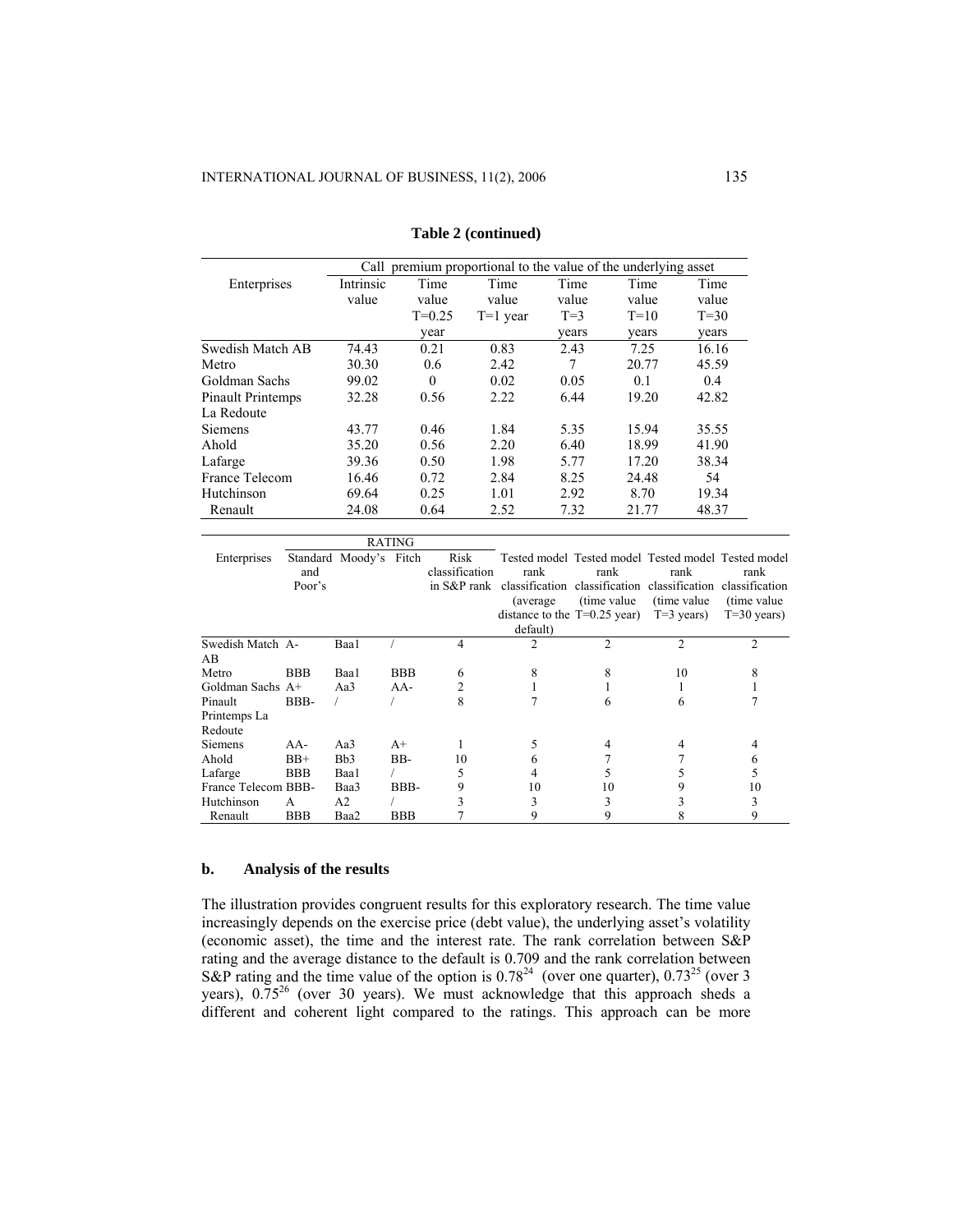reactive than the rating-based models. Indeed, many articles have demonstrated that the market values better anticipate the risk modifications than the ratings. This approach allows to follow various approaches since it is based on a Monte Carlo simulation. This research work also shows that the credit risk analysis must be approached using several types of model, each modelling bringing about its own complementarity (rating model/default probability – spread credit model/ rating – structural model or optional contingent approach). This complementarity of modelling seems to be the current trend of the research departments in the banking system, be it either for the determination of internal models or for the pricing of complex products (of the structured  $E.M.T.N.<sup>27</sup>$ type)

On the other hand, the drawbacks are actually one drawback specific to all Monte Carlo simulation approaches, namely heavy calculations (700 iterations and 525 000 Poisson jump functions for each case exposed in this paper). This heaviness makes the application of these approaches difficult for big samples. The other hindrance is the difficult search for information, in particular on the consolidated debt and the debt structure. Naturally, this approach only applies to companies listed on the financial market.

#### **VI. CONCLUSION**

The credit risk management is becoming fully operational as its impressing development of credit derivatives proves it. Since it is under strict regulation, the credit risk is closely observed. At the same time, the development of the financial organisation creates more and more complex products for which the market risk from by-products through mutual agreement is evacuated. This coverage evacuates the market risk but creates credit risk on the counterparts.

The credit risk management is becoming fully operational as the existence of the universal analysis method, such as the VaR credit, proves it. This VaR credit is grounded on ratings and notes. This paper has exposed a great number of research leads to build-up credit notes for listed as well as non-listed companies.

At last, we have proposed a contingent approach with a deformation model and poisonnnian jump functions. This exploratory approach enables to show that the improvement tracks of these contingent models require the progress of the stochastic rate distribution models.

The illustration that we have presented also puts forward the operational character of this research and comes in addition to the tests of contingent models by Franks and Torous (1989) and those of Wei and Guo (1997) after Merton and Longstaff-Schwartz.model.

#### **ENDNOTES**

- 1. Asset back security
- 2. A.B.S.: Asset Back Securities: alternative assets for the private investor as well as for the institution. Beginning of the activity in the USA (1985)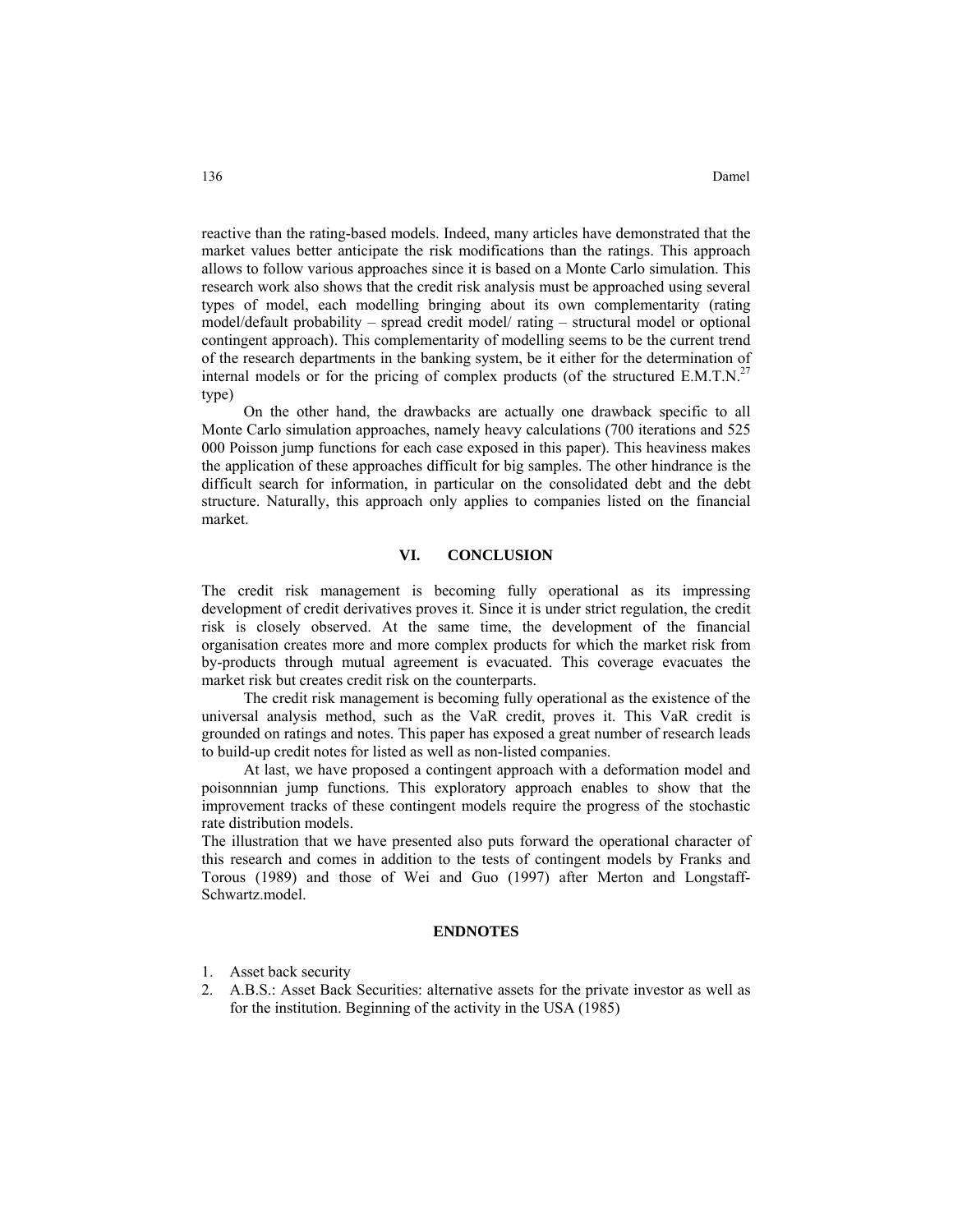M.B.S.: Mortgage-Backed securities: titrised assets with the guarantee of a mortgage. Beginning of the activity in the USA (1980)

C.B.O.: collateralised bond obligations

C.L.O.: collateralised loan obligations

 C.D.O.: collateralised debt obligations (titrisation of the corporate debts of the commercial banks.

- 3. This approach does not take the "migration risk" or the rating depreciation risk into account. This inclusion of the « migration risk » is essential within the management of a portfolio. On the other hand, the banks adopt a default probability approach to better standardise the credit risk between listed assets and « retail » assets.
- 4. MacCulloch, J.H., 1975, "Tax Adjusted Yield Curve," *Journal of Finance* 30, 811- 829.
- 5. Anderson, N., Breedon F., Deacon M., Derry A. And Murphy G., 1996, "Estimating and Interpreting the Yield Curve," Wiley series in Financial Economics and quantitative analysis.
- 6. Nelson C.R., and Siegel A.F., 1987, "Parsimonious Modelling of Yield Curves," *Journal of Business*.
- 7. Steely, J.M., 1991, "Estimating the Gilt-Edged Term Structure: Basis Splines and Confidence Intervals," *Journal of Business Finance and Accounting* 18, 513-529.
- 8. Fisher, M., Nychka D., and Zervos D., "Fitting the Term Structure of Interest Rates with Smoothing Splines," Federal Reserve Board, Finance and Economics Discussion Series, 95-1 Working Paper.
- 9. Vasicek O.A., and Fong H.G., 1982, "Term Structure Modelling Using Exponential Splines," *Journal of Finance* 37, 339-348.
- 10. Elbantli, F., 2003, "Credit Spread Modelling," non publishing paper Fortis Bank.
- 11. Quantitative Impact Study 3 Technical Guidance Basel Committee on Banking Supervision October 2002 – BANK FOR INTERNATIONAL SETTLEMENTS.
- 12. Jeanne Françoise de Polignac, Directeur Général S&P; "du bon usage de la notation", Dossier le financement des entreprises, Banque Magazine May 2004.
- 13. Improvement submitted, in particular, in Pascal Damel's Thesis, "Détection avancée du risque de défaut : impact de l'information comptable sur le risque de faillite et le risque boursier", January 1996.
- 14. For example, by calculating the net cash flow in DORNIER balance sheet, thesis "de l'analyse financière à l'expertise financière", 1990.
- 15. J. R. BOHN, "A Survey of Contingent-claims Approaches to Risky Debt Valuation", *The Journal of Risk Finance*, Spring 2000.
- 16. The interest rate follows a stochastic distribution process from Vasicek (1977).
- 17. It is a stochastic formulation with neutral risk probabilities by taking the correlations between the rate distribution process and the assets' value distribution process into account.
- 18. DJ is a jump function which follows a Poisson law with an intensity parameter  $\lambda$ and a jump range equal to  $\Pi > 0$ .
- 19. F.R.N.: floating rate note.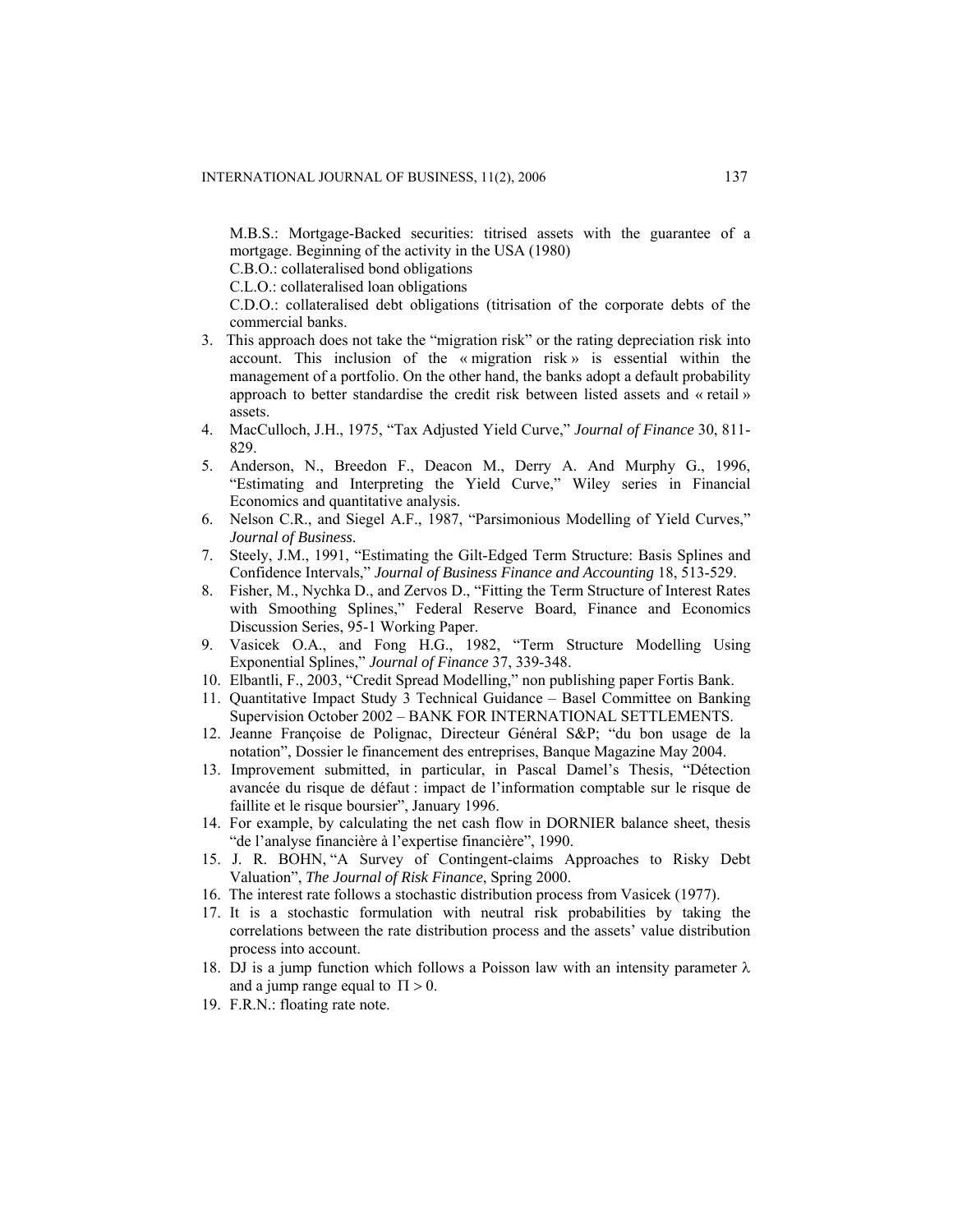- 20. CF "Asset and Risk Management : Finance orientée Risque", Louis Esch, Robert Kieffer, Thierry Lopez with the collaboration of Christian Berbé, Pascal Damel, Miche Debay and J-F Hannosset. De Boeck and soon in English at Wiley's.
- 21. Khi two test, kurtosis, skewness, SR test , wilks shapiro….
- 22. Rothschild and Stiglitz were the first ones to highlight jump functions on the yield distributions and shed a theoretical light on the interest of the poissonian process. Rothschild, M.E., and Stiglitz, J., 1970, "Increasing Risk: A Definition", *Journal of Economic Theory* 2, P. 225-243.
- 23. CF demonstration Annex (A2)
- 24. The rank correlation is validated by a correlation test of Spearman ranks.
- 25. The rank correlation is validated by a correlation test of Spearman ranks.
- 26. The rank correlation is validated by a correlation test of Spearman ranks.
- 27. E.M.T.N. : Euro medium term note

## **REFERENCES**

- Anderson, N., F. Breedon, M. Deacon, A. Derry, and G. Murphy, 1996, "Estimating and Interpreting the Yield Curve," *Wiley Series in Financial Economics and quantitative analysis*.
- Bohn, J.R., 2000, "A Survey of Contingent-claims Approaches to Risky Debt Valuation", *The Journal of Risk Finance*, Spring.
- Black, F. and J.C. Cox, 1976, "Valuing Corporate Securities: Some Effects of Bond Indenture Provisions," *Journal of Finance*, 31, pp.351-367.
- Black, F. and M. Scholes, 1973, "The Pricing of Options and Corporate liabilities » *Journal of political Economy* 81, pp. 637-659.
- Bliss, R.R., 1996, "Testing Term Structure Estimation Methods," *Federal Reserve Bank of Atlanta Working Paper 96-12a*.
- Briys E. and F. De Varenne, 1997, "Valuing Risky Fixed Rate Debt: An Extension," *Journal of Financial and Quantitative Analysis*, 32, pp.239-248.
- Fisher, M., D. Nychka, and D. Zervos, 1995, "Fitting the Term Structure of Interest Rates with Smoothing Splines," *Federal Reserve Board, Finance and Economics Discussion Series, 95-1 Working Paper*.
- Franks, J.R. and W. Torous, 1989, "An Empirical Investigation of US Firms in Reorganization," *Journal of Finance*, 44, pp.747-769.
- Jones, P.E., S.P. Mason, and E. Rosenfeld, 1984, "Contingent Claims Analysis of Corporate Capital Structures: An Empirical Investigation," *Journal of Finance*, 39 pp. 611-625.
- Kim, I.J., K. Ramaswany, and S. Sundaresan, 1993, "Does Default Risk in Coupons Affect the Valuation of Corporate Bonds? A Contingent Claims Model," *Financial Management*, pp. 117-131.
- Lemineur, M.J., 1998, "La Value at Risk: Mod`ele th´eorique," *Fortis Bank, Financial Markets and Investment Banking Manuscript*.
- Longstaff F.A.and Schwartz E.S., « A simple approach to valuating Risky fixes and floatingrate debt », *Journal of Finance*, 50 (1995), p.789-820.
- Malz, A.M., 1997, "Interbank Interest Rates as Term Structure Indicators," *Manuscript*.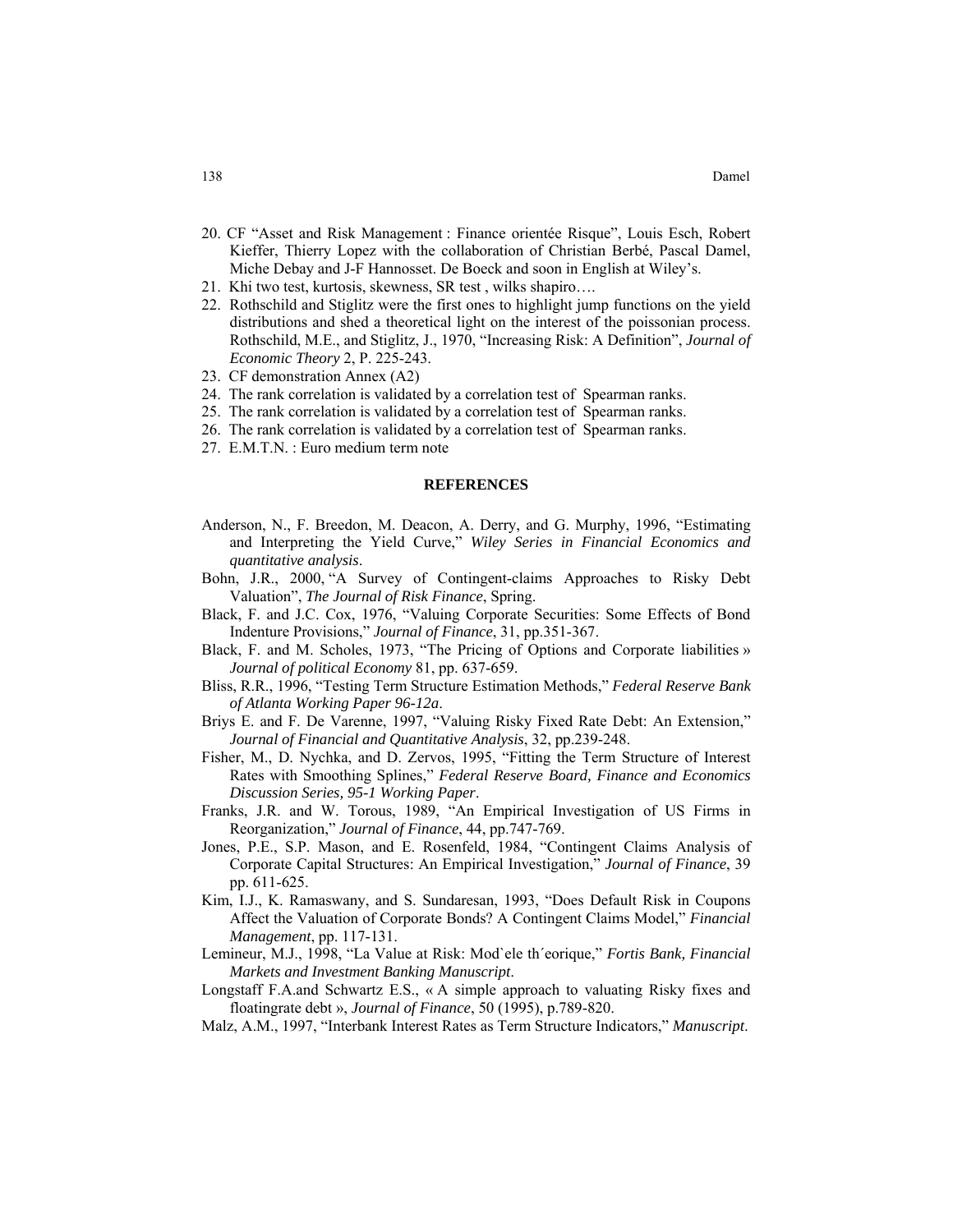McCulloch, J.H., 1971, "Measuring the Term Structure of Interest Rates," *Journal of Finance* 34, 19-31.

McCulloch, J.H., 1975, "Tax-adjusted Yield Curve," *Journal of Busniss* 60, 473-489.

- Oda, N., 1996, "A Note on the Estimation of Japanese Government Bond Yield Curves," *IMES Discussion papar, 96-E-27*.
- Rousseeuw, J. and A. Leroy, 1987, "Robust Regression and Outlier Detection," *Wiley series in Probability and Mathematical Statistics*.
- Rousseeuw, J., 1984, "Least Median of Squares Regression," *Journal of American StatisticalAssociation* 79, 871-880.
- Steely, J.M., 1991, "Estimating the Gilt-Edged Term Structure: Basis Splines and Confidence Intervals," *Journal of Business Finance and Accounting* 18, 513-529.
- Svensson, L.E.O., 1994, "Estimating and Interpreting Forward Interest Rates: Sweden 1992-1994," *IMF Working Paper, WP/94/114*.
- Vasicek, O.A., 1977, "An Equilibrium Characterization of the Term Structure," *Journal of Financial Economics*, 5, pp.177-188.
- Zhou, C., 1997, "A Jump Diffusion Approach to Modelling Credit Risk and Valuing Defaultable Securities," *Federal Reserve Board*.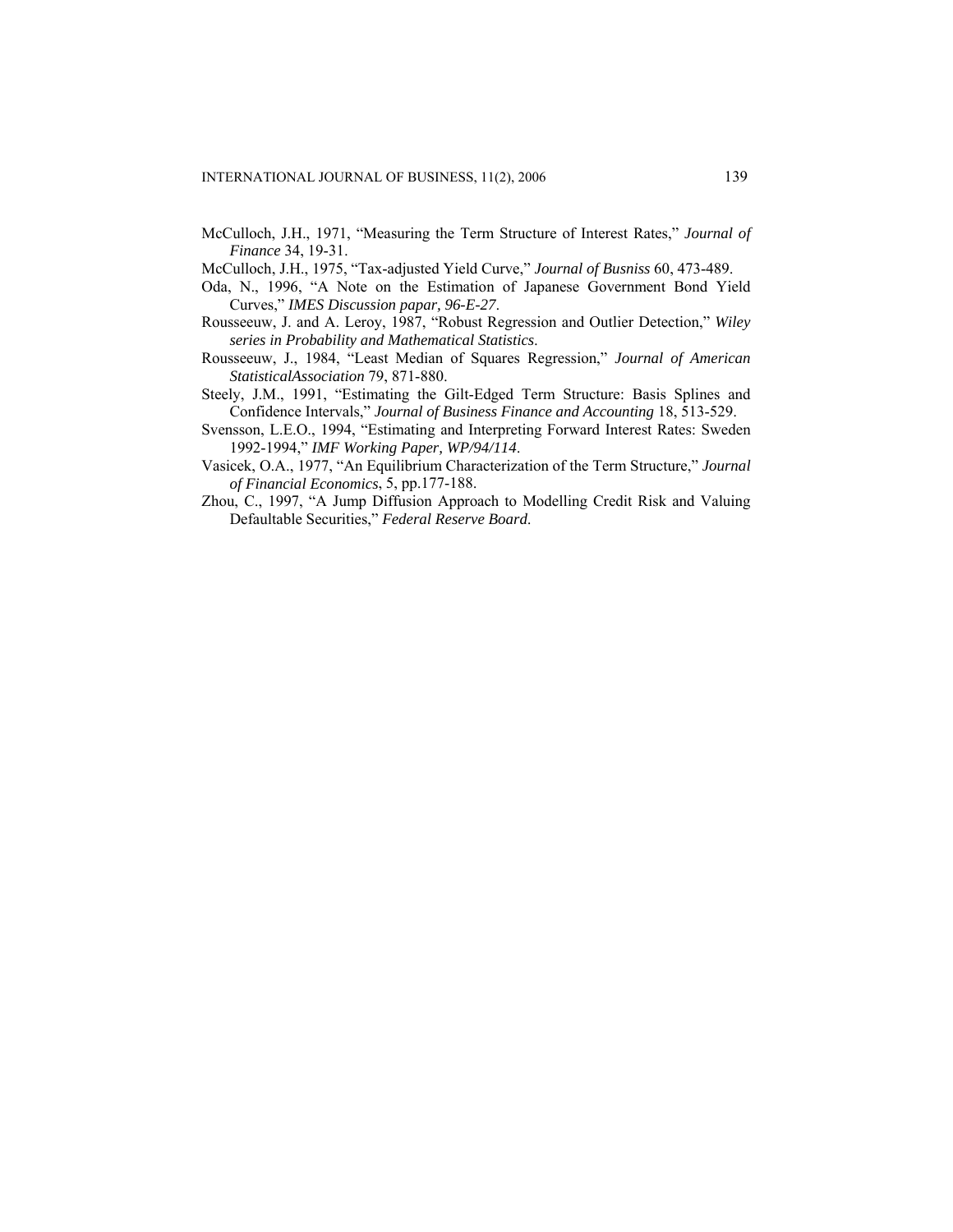140 Damel

# **ANNEXES** (A1)

## Interest rate stochastic models

Cf "Asset and Risk Management : Finance orientée Risque", Louis Esch, Robert Kieffer, Thierry Lopez with the collaboration of Christian Berbé, Pascal Damel, Miche Debay and J-F Hannosset. De Boeck and soon in English at Wiley's.

## **ANNEXES** (A2)

 $dVA_t = VA_t(rdt + \sigma^2 dB_t)$ 

We search suitable process so that the integrals  $\int_0^t VA_t dt$  and  $\int_0^t VA_t dB_t$  have a meaning

$$
VA_t = VA_0 + \int_{t=0}^{T} rVA_t dt + \int_{t=0}^{T} \sigma VA_t dB_t
$$

Itô's formula as the function of g with two variables (t,B) twice continuously differentiable over ℜ

$$
g(t, B_t) = g(0,0) + \int_{s=t}^{T} \frac{\delta g}{\delta B}(s, B_s) dB_s + \int_{s=t}^{T} (\frac{\delta g}{\delta t} + \frac{1}{2} \frac{\delta^2 g}{\delta B^2})(s, B_s) ds
$$

where  $\frac{\text{og}}{\text{at}}, \frac{\text{og}}{\text{dB}}, \frac{\text{o}}{\text{SB}}$ 2 B  $\frac{g}{f}$ ,  $\frac{\delta g}{\delta B}$ ,  $\frac{\delta^2 g}{\delta B^2}$ g δ δ δ δ  $\frac{\delta g}{\delta t}, \frac{\delta g}{\delta B}, \frac{\delta^2 g}{\delta B^2}$  designate the partial derivatives of g. This formula can be written in

the shape of a differential increment.

$$
dg(t, B_t) = \frac{\delta g}{\delta B}(t, B_t)dB_t + (\frac{\delta g}{\delta t} + \frac{1}{2}\frac{\delta^2 g}{\delta B^2})(t, B_t)dt
$$

Considering the function  $g(t, B)$ , a calculation with partial derivatives, combined with Itô formula demonstrate

$$
g(t, B) = VA_0 e^{((r - \frac{\sigma^2}{2})t + \sigma B)}
$$
  

$$
\frac{\delta g}{\delta t} = r - \frac{\sigma^2}{2}, \frac{\delta g}{\delta B} = \sigma, \frac{\delta^2 g}{\delta B^2} = \sigma^2
$$
  

$$
g(t, B_t) = g(0, 0) + \int_{s=t}^{T} ((r - \frac{\sigma^2}{2}) + \frac{1}{2}\sigma^2)(s, B_s)ds + \sigma \int_{s=t}^{T} g(s, B_s)dB_s \quad \Leftrightarrow
$$
  

$$
g(t, B_t) = g(0, 0) + \int_{s=t}^{T} rg(s, B_s)ds + \sigma \int_{s=t}^{T} g(s, B_s)dB_s \quad \Leftrightarrow
$$
  

$$
g(t, B_t) = VA_0 + \int_{s=t}^{T} g(s, B_s) dVA_s
$$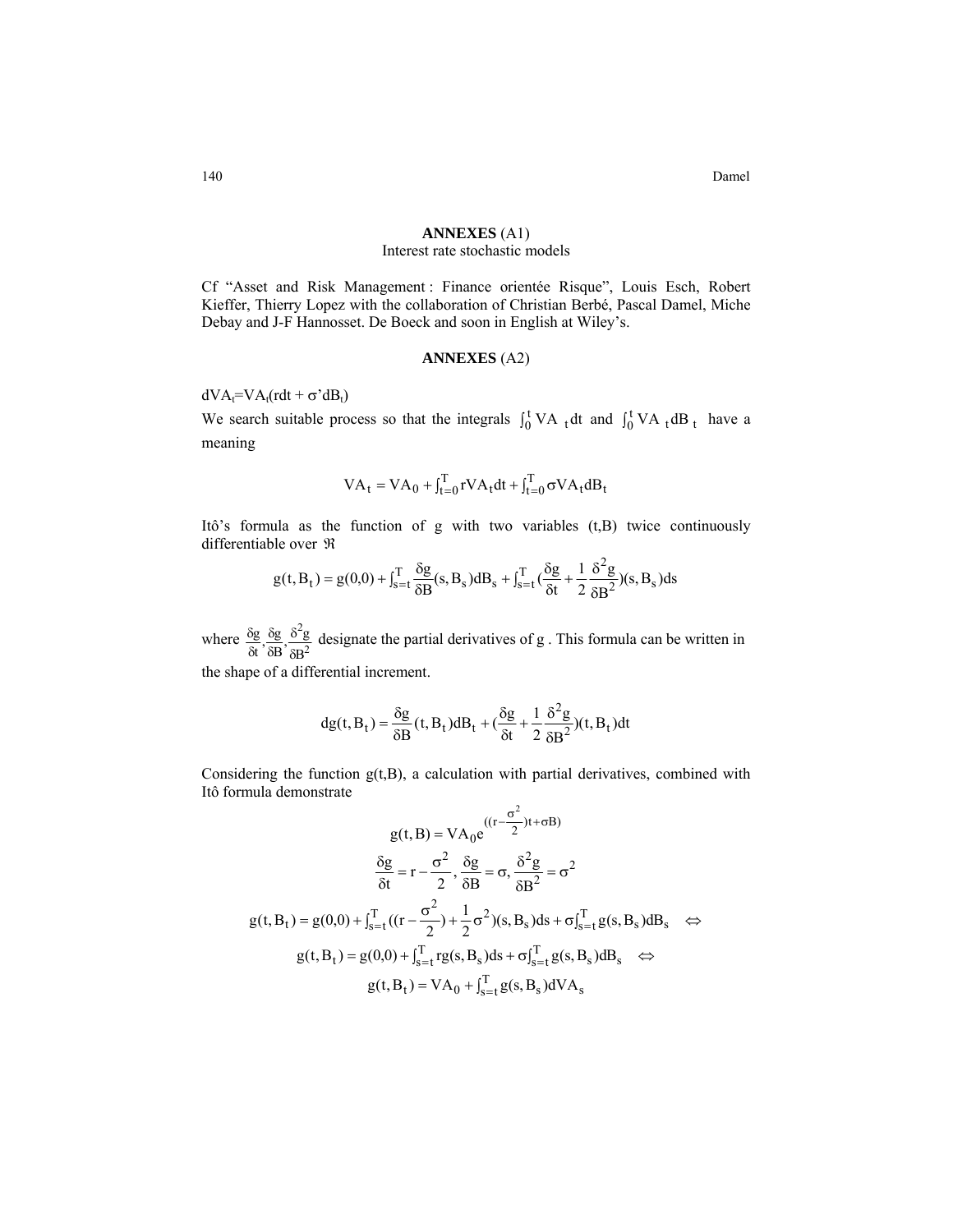## **ANNEXES** (A3)

Calculation of the Call value PE<sub>D</sub>: Strike current debt value P<sub>CALL</sub>= CALL Price  $P_{\text{CALL}}=e^{-rT} E(VA_T-PE_{DT})_+$  $P_{\text{CAL}}=e^{-rT} E(VA_{T\{VAT}\geq_{\text{PEDT}\}})$ -  $e^{-rT} PE_{\text{DT}}$  Proba $\{VA_T \geq PE_{\text{DT}}\}$ 

with:  $VA_t = VA_0 e^{((r - \frac{O}{2})T + \sigma B_t)}$  $VA_t = VA_0 e^{((r - \frac{\sigma^2}{2})T + \sigma B_t)}$  and  $B_T = N(0; \sqrt{T})$  with N a regular density law  $=\int_{-\infty}^{x} e^{-\frac{\mu^2}{2}} \frac{d\mu}{\sqrt{2\Pi}}$ 2  $N(x) = \int_{-\infty}^{x} e^{-\frac{F}{2}} \frac{d}{f}$ 2 and  $d_r = [(d_{z1} + \Pi) \times \sigma_r^{\theta} + \bar{r}^{\theta}]dt \times P(\lambda)$ 

The following quantities must be calculated

$$
\text{Proba}\{VA_{T} \ge PE_{DT}\} = \int_{R} \{VA_{0}e^{((r-\frac{\sigma^{2}}{2})T+\sigma\mu)} \ge PE_{D}\}e^{-\frac{\mu^{2}}{2}}\frac{dv}{\sqrt{2\Pi}} \Leftrightarrow
$$
\n
$$
\text{Proba}\{VA_{T} \ge PE_{DT}\} = \int_{R} \{VA_{0}e^{((r-\frac{\sigma^{2}}{2})T+\sigma\sqrt{T}v)} \ge PE_{D}\}e^{-\frac{v^{2}}{2}}\frac{dv}{\sqrt{2\Pi}} \Leftrightarrow
$$
\n
$$
\text{Stating } u = \sqrt{T}v
$$

$$
\text{Proba}\{\text{VA}_{\text{T}} \ge \text{PE}_{\text{DT}}\} = \int_{R} \{\ln \text{VA}_{0}e^{\left(\left(r - \sigma^{2} / 2\right)\text{T} + \sigma^{'} \sqrt{\text{T}} \text{v}\right)} \ge \ln \text{PE}_{\text{D}}\}e^{-\frac{v^{2}}{2}} \frac{dv}{\sqrt{2 \Pi}} \Leftrightarrow
$$

Using the properties of the nepierian logarithm

$$
\text{Proba}\{VA_T \ge PE_{DT}\} = \frac{\ln \frac{VA_0}{PE_D} + (r - \frac{\sigma^2}{2})T}{R} \ge -v\}e^{-\frac{v^2}{2}}\frac{dv}{\sqrt{2\Pi}} \Leftrightarrow
$$

Specifying accurately the rate distribution model and stating v=-w

$$
Proba\{VA_{T}\geq PE_{DT}\}=\int\left\{\frac{\ln\frac{VA_{0}}{PE_{D}}+[(d_{z1}+ \Pi)\times\sigma_{r}^{\theta}+\bar{r}^{\theta}]\times P(\lambda)-\frac{\sigma^{2}}{2}]\Gamma}{\sigma\sqrt{T}}\geq w\}e^{-\frac{w^{2}}{2}}\frac{dw}{\sqrt{2\Pi}}\Leftrightarrow
$$
  
Proba\{VA\_{T}\geq PE\_{DT}\}=\sqrt{\frac{\ln\frac{VA\_{0}}{PE\_{D}}+[(d\_{z1}+ \Pi)\times\sigma\_{r}^{\theta}+\bar{r}^{\theta}]\times P(\lambda)-\frac{\sigma^{2}}{2}]\Gamma}{\sigma\sqrt{T}}}